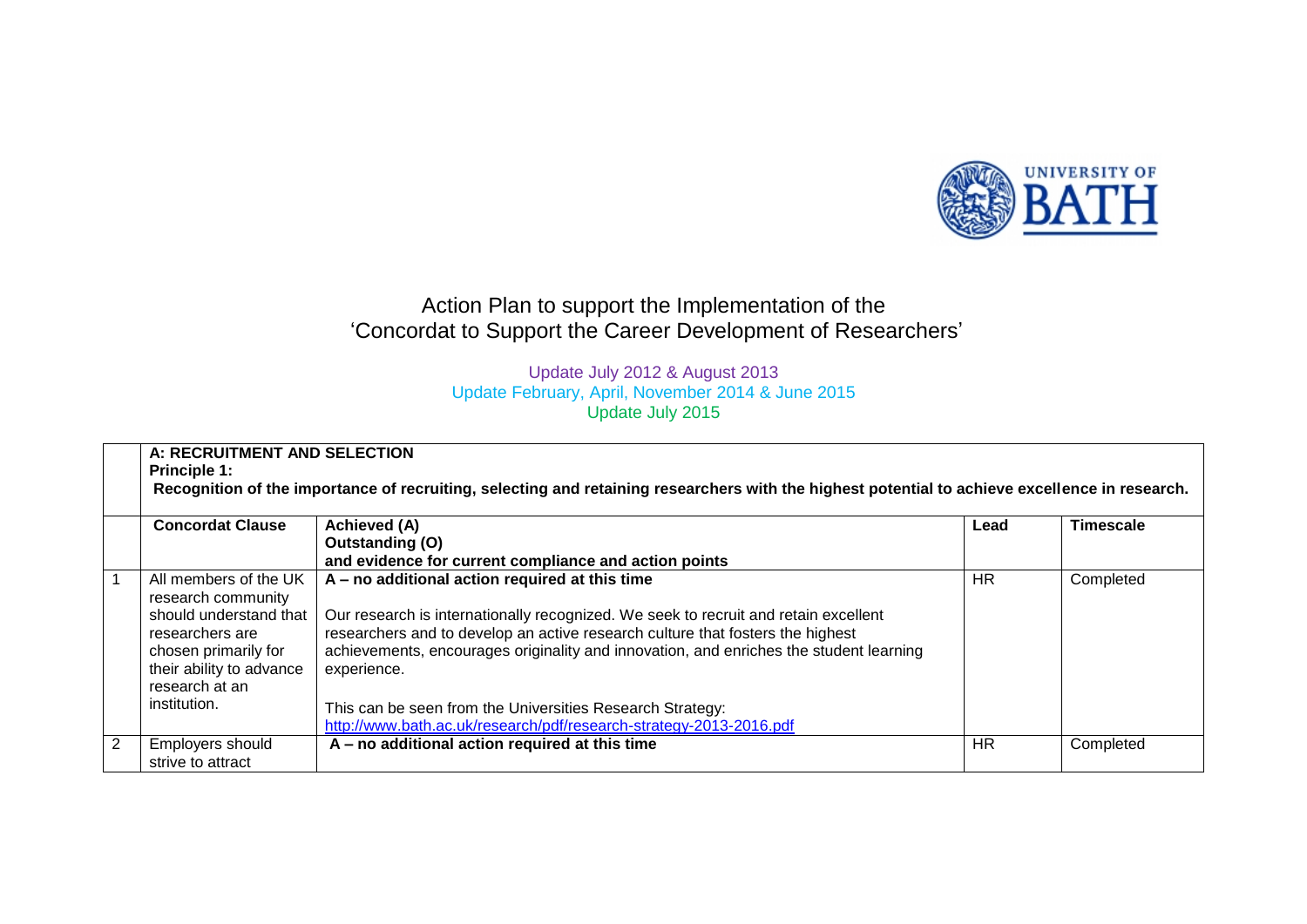|   | excellence and respect<br>diversity (see Principle<br>6). Recruitment and<br>selection procedures<br>should be informative,<br>transparent and open<br>to all qualified<br>applicants regardless<br>of background. Person<br>and vacancy<br>specifications must<br>clearly identify the<br>skills required for the<br>post and these<br>requirements should<br>be relevant to the role. | The University of Bath is committed to recruiting a high quality workforce with appropriate<br>expertise and experience. Equality of opportunity is a core value of the University and<br>recruitment and selection procedures have been designed to provide ways to assess and<br>appoint the most capable and effective employees while ensuring that all individuals are<br>treated with fairness and sensitivity. It is the University's policy to recruit the most<br>appropriate person for each approved vacancy regardless of age, colour, race, ethnic<br>origin, family circumstances, nationality, religion, sexual orientation, marital status, gender,<br>socio-economic status or disability.<br>Selection is a subjective process, so a systematic framework is essential to ensure that<br>decisions are soundly based, consistent and defensible. The Human Resources<br>Department will ensure the recruitment and selection process is clear and up to date with<br>regards to legislation. The department is available to provide advice and guidance at every<br>stage of the recruitment and selection process. This is underpinned by the University's<br>People Strategy: http://www.bath.ac.uk/hr/working/people-strategy/index.html<br>(Guidance on engaging people for work:<br>http://www.bath.ac.uk/hr/recruiting-and-hiring/employing/engaging-people-work/<br>and Recruitment and Selection Code of Practice http://www.bath.ac.uk/hr/recruiting-and-<br>hiring/employing/code-practice/)<br>Tailored guidance is provided for the recruitment and employment of research staff:<br>http://www.bath.ac.uk/hr/recruiting-and-hiring/employing/research-staff/index.html |           |           |
|---|-----------------------------------------------------------------------------------------------------------------------------------------------------------------------------------------------------------------------------------------------------------------------------------------------------------------------------------------------------------------------------------------|-------------------------------------------------------------------------------------------------------------------------------------------------------------------------------------------------------------------------------------------------------------------------------------------------------------------------------------------------------------------------------------------------------------------------------------------------------------------------------------------------------------------------------------------------------------------------------------------------------------------------------------------------------------------------------------------------------------------------------------------------------------------------------------------------------------------------------------------------------------------------------------------------------------------------------------------------------------------------------------------------------------------------------------------------------------------------------------------------------------------------------------------------------------------------------------------------------------------------------------------------------------------------------------------------------------------------------------------------------------------------------------------------------------------------------------------------------------------------------------------------------------------------------------------------------------------------------------------------------------------------------------------------------------------------------------------------------|-----------|-----------|
| 3 | Research posts should<br>only be advertised as<br>a fixed-term post<br>where there is a<br>recorded and<br>justifiable reason.                                                                                                                                                                                                                                                          | A - no additional action required at this time<br>The authorisation form for externally funded posts requires the period of the fixed term<br>covered by the funding. This form is only to be used for research roles that are supported<br>by funding from external sources.<br>The authorisation form for centrally funded posts requires the fixed term period and a<br>reason for the fixed term.                                                                                                                                                                                                                                                                                                                                                                                                                                                                                                                                                                                                                                                                                                                                                                                                                                                                                                                                                                                                                                                                                                                                                                                                                                                                                                 | <b>HR</b> | Completed |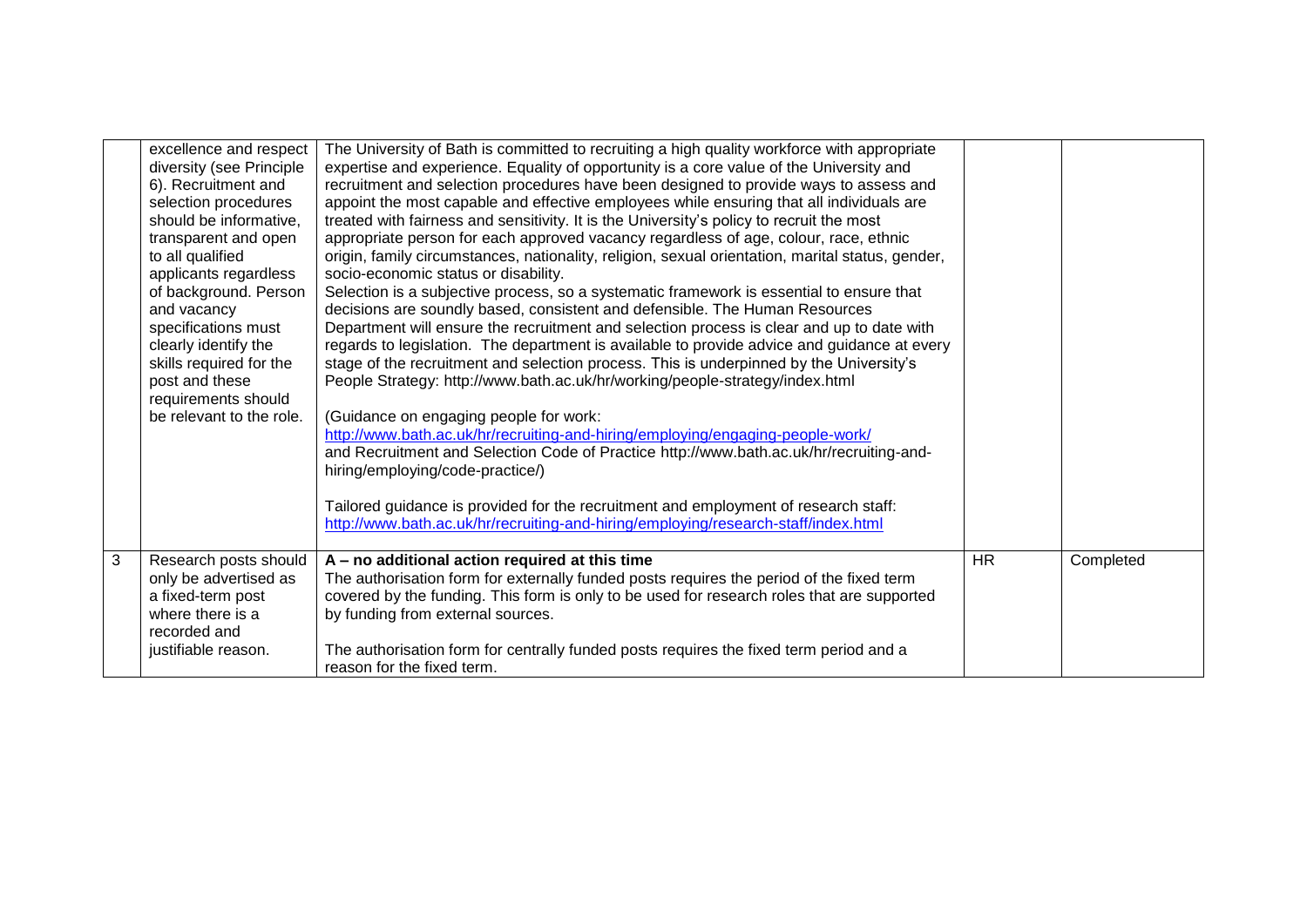| $\overline{\mathbf{4}}$ | To assure fairness,                 | A - no additional action required                                                            | HR/SD       | Completed              |
|-------------------------|-------------------------------------|----------------------------------------------------------------------------------------------|-------------|------------------------|
|                         | consistency and the                 |                                                                                              |             |                        |
|                         | best assessment of                  | • The person acting as chair of the interview must have successfully completed the           |             |                        |
|                         | the candidates'                     | University's recruitment and selection training. Human Resources will undertake regular      |             |                        |
|                         | potential, recruitment              | checks to ensure this requirement is met.                                                    |             |                        |
|                         | and progression                     | • All recruiting managers are expected to have attended the 'Chairing Recruitment Panels'    |             |                        |
|                         | panels should reflect               | course if they are going to be involved in any recruitment activity.                         |             |                        |
|                         | diversity as well as a              | • Chairs of interview panels are responsible for ensuring that they have received the        |             |                        |
|                         | range of experience                 | appropriate information and training in recruitment and selection including knowledge of     |             |                        |
|                         | and expertise. In order             | relevant University policies.                                                                |             |                        |
|                         | to promote these                    | • A member of the panel is designated to give feedback to candidates upon request            |             |                        |
|                         | values, individuals who             |                                                                                              |             |                        |
|                         | are members of                      | (These responsibilities are laid out in the Guidance on engaging people for work:            |             |                        |
|                         | recruitment and                     | http://www.bath.ac.uk/hr/recruiting-and-hiring/employing/engaging-people-work/               |             |                        |
|                         | promotion panels                    | and Recruitment and Selection Code of Practice http://www.bath.ac.uk/hr/recruiting-and-      |             |                        |
|                         | should have received                | hiring/employing/code-practice/)                                                             |             |                        |
|                         | relevant recent                     |                                                                                              |             |                        |
|                         | training. Unsuccessful              | Interview and shortlisting panels for research staff posts to have gender mix from April     | HR, Deans,  | <b>Completed April</b> |
|                         | applicants should be                | 2014; evidence is being gathered on a sample basis by HR                                     | <b>HoDs</b> | 2014                   |
|                         | given appropriate                   |                                                                                              |             |                        |
|                         | feedback if requested               | Training of all interview panel members and those involved in shortlisting; evidence         |             | <b>Completed April</b> |
|                         | as this may be of                   | gathered on sample basis by HR                                                               | <b>HR</b>   | 2014                   |
|                         | assistance to the                   |                                                                                              |             |                        |
|                         | researcher in                       |                                                                                              |             |                        |
|                         | considering their<br>further career |                                                                                              |             |                        |
|                         | development.                        |                                                                                              |             |                        |
| 5                       | The level of pay or                 | A - no additional action required at this time                                               | <b>HR</b>   | Completed              |
|                         | grade for researchers               |                                                                                              |             |                        |
|                         | should be determined                | The grades for all jobs covered by the University of Bath's pay structure (Grades 1-9) are   |             |                        |
|                         | according to the                    | determined through job evaluation. Job evaluation and review is the ongoing process of       |             |                        |
|                         | requirements of the                 | evaluating new jobs, and reviewing existing ones where appropriate to ensure pay and         |             |                        |
|                         | post, consistent with               | grading is appropriate to the duties and responsibilities of jobs. The key purpose of job    |             |                        |
|                         | the pay and grading                 | evaluation is to ensure fairness and consistency by measuring all jobs against the same      |             |                        |
|                         | arrangements of the                 | criteria. The criteria used at the University are contained within the Higher Education Role |             |                        |
|                         | research organisation.              | Analysis (HERA) job evaluation scheme.                                                       |             |                        |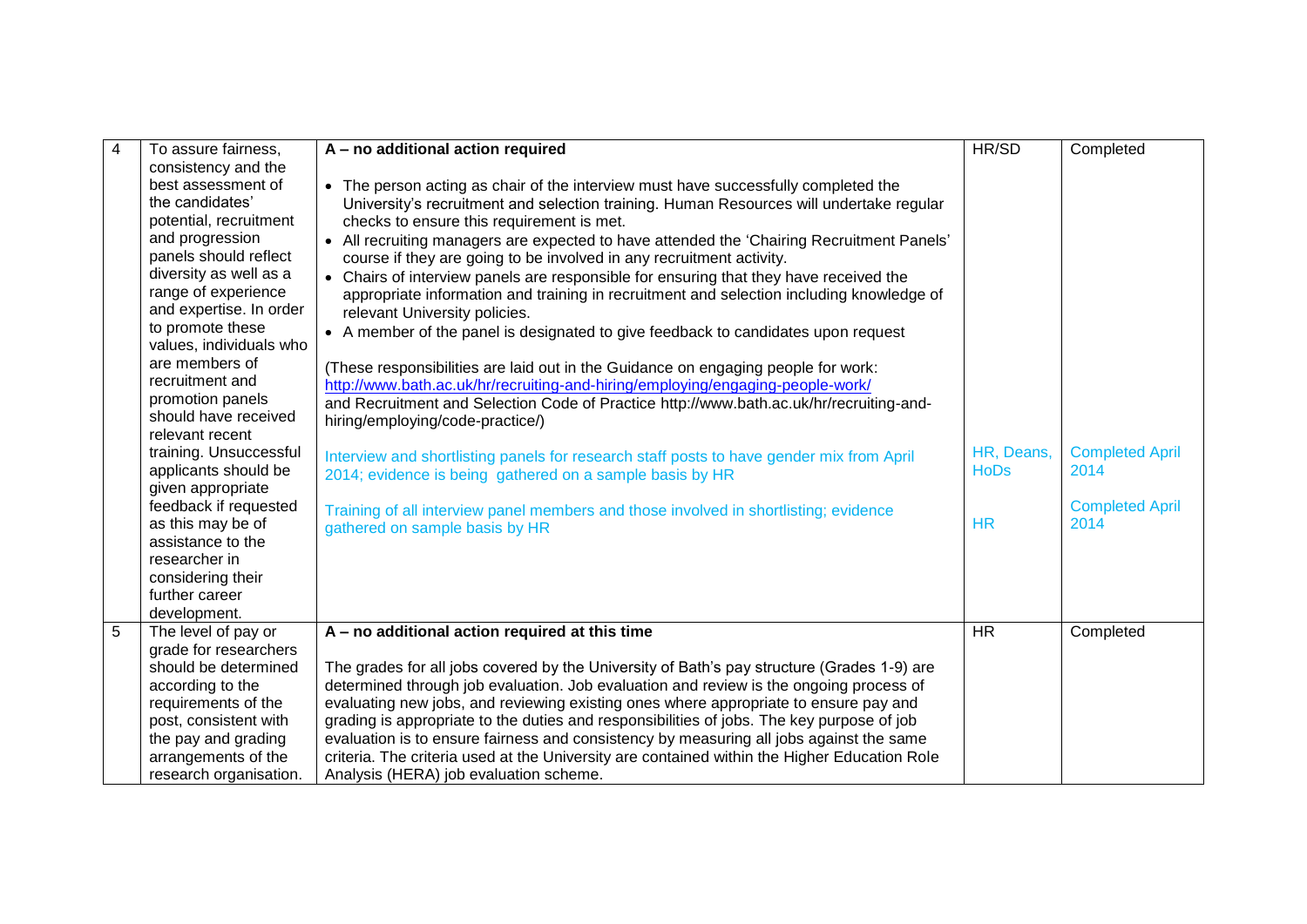|              | <b>PRINCIPLE 2</b>                                                                                                                                                                                                                                                                                   |                                                                                                                                                                                                                                                                                                                                                                                                                                                                                                                                                                                                                                                                                                                                                                                                                                                                                                                                                       |                                                                                  |                                                                                                                         |  |
|--------------|------------------------------------------------------------------------------------------------------------------------------------------------------------------------------------------------------------------------------------------------------------------------------------------------------|-------------------------------------------------------------------------------------------------------------------------------------------------------------------------------------------------------------------------------------------------------------------------------------------------------------------------------------------------------------------------------------------------------------------------------------------------------------------------------------------------------------------------------------------------------------------------------------------------------------------------------------------------------------------------------------------------------------------------------------------------------------------------------------------------------------------------------------------------------------------------------------------------------------------------------------------------------|----------------------------------------------------------------------------------|-------------------------------------------------------------------------------------------------------------------------|--|
|              |                                                                                                                                                                                                                                                                                                      | Researchers are recognised and valued by their employing organisation as an essential part of their organisation's human resources and a                                                                                                                                                                                                                                                                                                                                                                                                                                                                                                                                                                                                                                                                                                                                                                                                              |                                                                                  |                                                                                                                         |  |
|              |                                                                                                                                                                                                                                                                                                      | key component of their overall strategy to develop and deliver world-class research.                                                                                                                                                                                                                                                                                                                                                                                                                                                                                                                                                                                                                                                                                                                                                                                                                                                                  |                                                                                  |                                                                                                                         |  |
|              | Employers are<br>encouraged to value<br>and afford equal<br>treatment to all<br>researchers,<br>regardless of whether<br>they are employed on<br>a fixed term or similar<br>contract. In particular,<br>employers should<br>ensure that the<br>development of<br>researchers is not<br>undermined by | O<br>Researchers on fixed-term contracts are not discriminated against in access to career<br>and skills development activities. In addition to the activities offered to all staff there are<br>dedicated training and career development opportunities for researchers on fixed-term<br>contracts (RDU: http://www.bath.ac.uk/learningandteaching/rdu/index.php)<br>The Code of Practice for the Employment of Research staff states in section 4 that<br>'Research staff should be fully integrated into the academic and social life of the<br>University, recognising that their status and contribution to the institution's success is no<br>less than any other staff group. The underpinning principles should be inclusivity and<br>equity of status between members of research staff and other staff groups. Research<br>staff should only be distinguished from other staff when there are clear and objective<br>reasons for doing so.' | <b>HR</b><br><b>RSWG</b>                                                         | Completed<br>Completed                                                                                                  |  |
|              | instability of<br>employment contracts.<br>This approach should<br>be embedded<br>throughout all<br>departmental<br>structures and<br>systems.                                                                                                                                                       | • Investigate in which Departments research staff is invited to departmental staff and<br>research meetings. Promote examples of good practice.<br>• Encourage RIS, HoD know Code of Practice and support researchers to apply as main<br>author on grant applications as appropriate<br>Review HR/University guidance on involvement of research staff in consultancy<br><b>Actions:</b><br>• Improve and disseminate guidance on maternity/paternity/adoption leave for staff on<br>externally funded contracts. Keep guidance under review<br>Explore mechanisms to ensure all research staff are in directory of the<br>$\bullet$<br>departmental/School webpages                                                                                                                                                                                                                                                                                 | <b>RSWG</b><br><b>RSWG</b><br><b>BV/HR</b><br><b>HR</b><br>Depts,<br><b>DRSC</b> | completed<br>December 2011<br>completed<br>December 2012<br>completed March<br>2013<br>December 2015<br><b>May 2016</b> |  |
| $\mathbf{2}$ | Commitment by<br>everyone involved to<br>improving the stability<br>of employment                                                                                                                                                                                                                    | A - no additional action required at this time<br>Policy in use for all staff on fixed term contracts. Purpose is to ensure that fixed term<br>appointments on expiry are terminated fairly and in accordance with Statutory procedures:                                                                                                                                                                                                                                                                                                                                                                                                                                                                                                                                                                                                                                                                                                              | <b>HR</b>                                                                        | Completed                                                                                                               |  |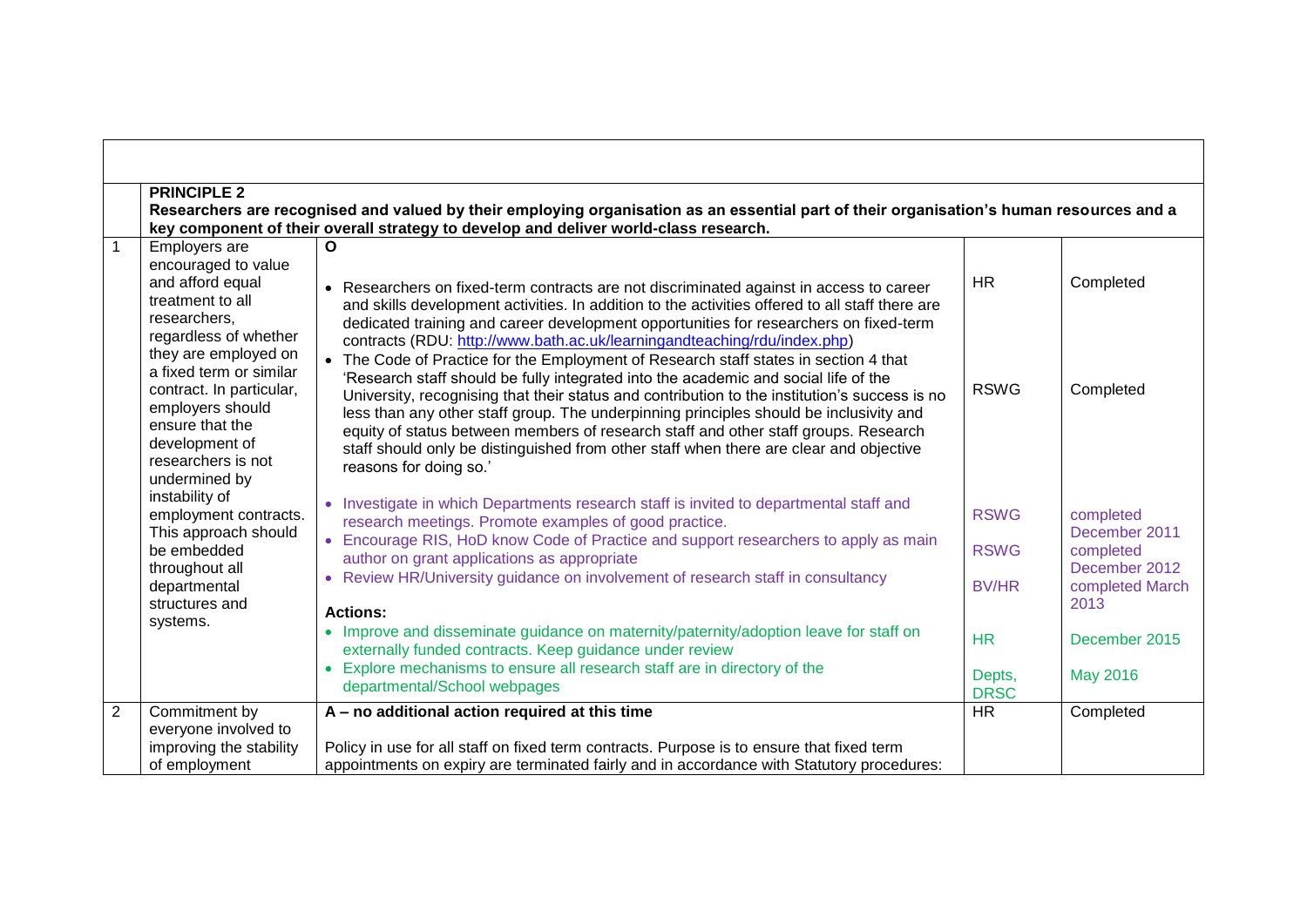|                | conditions for               |                                                                                             |             |                        |
|----------------|------------------------------|---------------------------------------------------------------------------------------------|-------------|------------------------|
|                | researchers and              | http://www.bath.ac.uk/hr/working/leaving/end-ft-contract/index.html                         |             |                        |
|                | implementing and             | and                                                                                         |             |                        |
|                | abiding by the               | http://www.bath.ac.uk/hr/working/difficult-situations/organisational-change/index.html      |             |                        |
|                | principles and terms         |                                                                                             |             |                        |
|                | laid down in the             | The policy is also highlighted in the Code of Practice for the Employment of Research Staff |             |                        |
|                | <b>Fixed Term</b>            | section 3.6:                                                                                |             |                        |
|                | Employees                    | http://www.bath.ac.uk/hr/hrdocuments/research-staff-code-practice.pdf                       |             |                        |
|                | (Prevention of Less          | Tailored guidance is provided for the recruitment and employment of research staff:         |             |                        |
|                | <b>Favourable Treatment)</b> | http://www.bath.ac.uk/hr/recruiting-and-hiring/employing/research-staff/index.html          |             |                        |
|                | Regulations (2002)           |                                                                                             |             |                        |
|                | and Joint Negotiating        |                                                                                             |             |                        |
|                | Committee for Higher         | <b>Action:</b>                                                                              |             |                        |
|                | <b>Education Staff</b>       | • Raise awareness of importance of recording sickness/disability status of researchers.     | <b>HR</b>   | December 2015          |
|                | (JNCHES) guidance            | Monitor if more staff use itrent to record this.                                            | <b>RSWG</b> |                        |
|                | on the use of fixed-         |                                                                                             |             |                        |
|                | term contracts will          |                                                                                             |             |                        |
|                | provide benefits for         |                                                                                             |             |                        |
|                | researchers, research        |                                                                                             |             |                        |
|                | managers, and their          |                                                                                             |             |                        |
|                | organisations.               |                                                                                             |             |                        |
| $\overline{3}$ | Research managers            | $\overline{\mathbf{o}}$                                                                     |             |                        |
|                | should be required to        |                                                                                             |             |                        |
|                | participate in active        | • Good management practice for managing research staff is detailed in the Code of           | <b>HR</b>   | Completed              |
|                | performance                  | Practice for the Employment of Research staff                                               |             |                        |
|                | management,                  | http://www.bath.ac.uk/hr/hrdocuments/research-staff-code-practice                           |             |                        |
|                | including career             | • The Bath Course in Academic Practice for Lectures in Probation includes a section that    | <b>ASD</b>  | Completed              |
|                | development                  | focuses on research staff management. All academics in probation have to attend the         |             |                        |
|                | guidance,                    | course to pass probation                                                                    |             |                        |
|                | and supervision of           | (http://www.bath.ac.uk/learningandteaching/professional/BCEAP/bceap-about.php).             |             |                        |
|                | those who work in their      | • Staff development/HR offer regular training sessions for Academics and Research Staff     |             |                        |
|                | teams. Employers             | on the Staff Development Performance Review.                                                | HR/SD       | Completed              |
|                | should ensure that           | • Online training package to enhance and promote excellence and diversity is available to   |             |                        |
|                | research                     | all staff (http://www.bath.ac.uk/universitysecretary/equalities/marshalls.html)             | E&D         | Completed              |
|                | managers are made            | • Develop Leadership programme/workshops for more senior academics e.g. Leadership          |             |                        |
|                | aware of, and                |                                                                                             | <b>ASD</b>  | <b>Completed March</b> |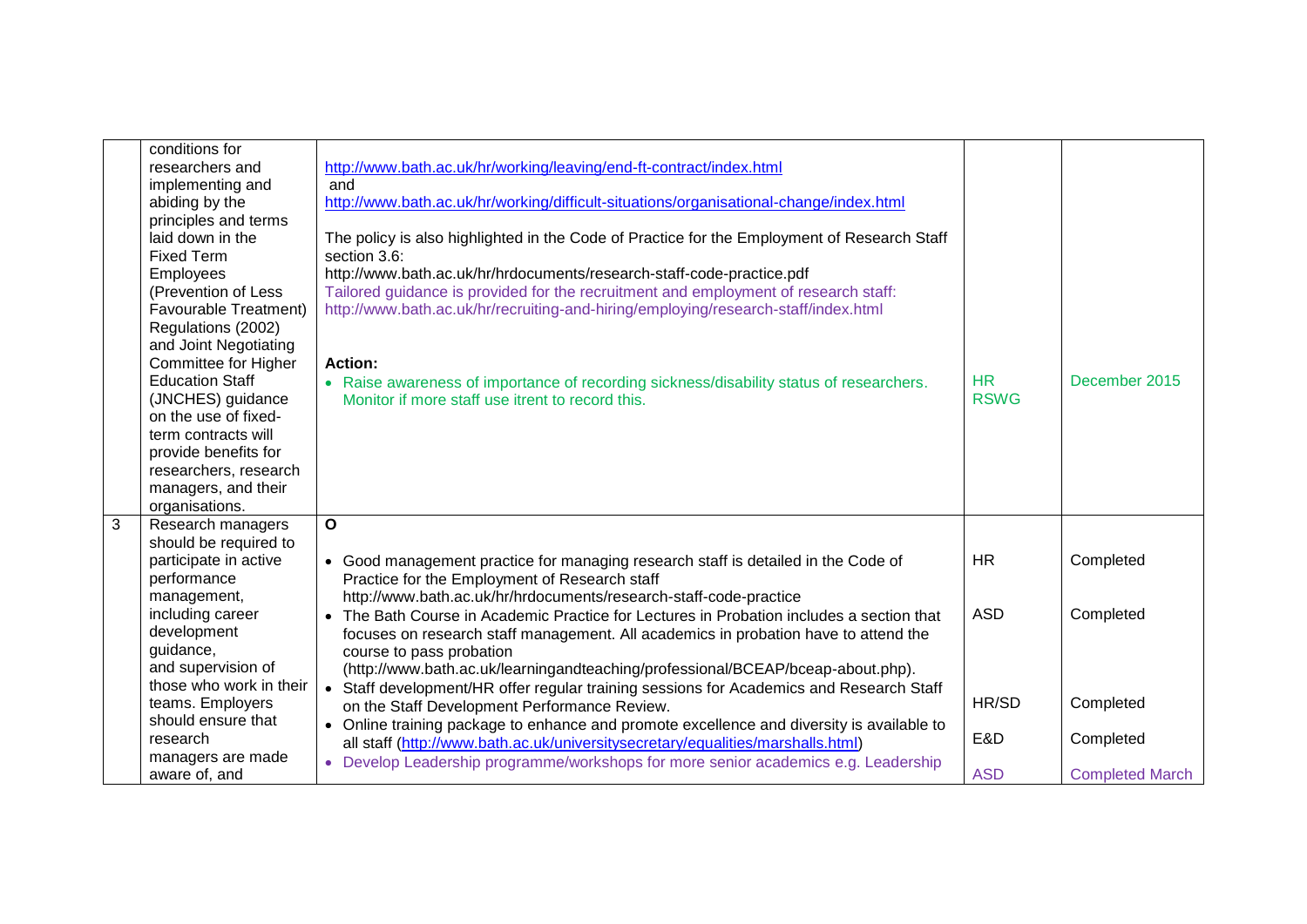| understand                 | @lunchtimes, Academic Leadership Programme and for 2013/14: Leading research                    |               | 2014                           |
|----------------------------|-------------------------------------------------------------------------------------------------|---------------|--------------------------------|
| their responsibilities for | teams. Leadership@lunchtime was a great success with academics, research and                    |               |                                |
| the management             | academic staff as well as PGRs attending. Speakers ranged from the VC to HoD/Service            |               |                                |
| of researchers and         | and the programme created an environment in which leadership opinion and experiences            |               |                                |
| should provide training    | could be discussed.                                                                             |               |                                |
| opportunities, including   | • Develop shared process with RIS and Faculty Finance teams for taking on of research           | <b>HR/RIS</b> | <b>Completed June</b>          |
| equality and diversity     | staff that emphasises the role of PIs as managers of Researchers and what is required           |               | 2012                           |
| training, to support       | from them (http://www.bath.ac.uk/hr/working/recruitment/research-staff/index.html).             |               |                                |
| research managers in       | Update: http://www.bath.ac.uk/hr/working/recruitment/research-staff/index.html                  |               |                                |
| doing this. Institutions   | • As part of the implementation of the upgraded i-Trent HR & Payroll System each                | <b>HR</b>     | <b>Completed March</b>         |
| will wish to consider      | Researcher will have their line manager PI identified which will help ensure that they          |               | 2012                           |
| how research               | carry out their responsibilities. Implementation has raised the awareness of researchers        |               |                                |
| managers'                  | and helped increase in SDPRs.                                                                   |               |                                |
| performance in these       | • Offer training for academics on how to support career development of researchers. This        | <b>CAS</b>    | Completed                      |
| areas is developed,        | workshop wasn't very popular and CAS is exploring different ways to reach academics             |               | <b>March 2012</b>              |
| assessed and               |                                                                                                 |               |                                |
| rewarded,                  | • Re-launch update version of Code of Practice for the Employment of Research Staff to          |               |                                |
| and how effectively        | promote good practice An event was held in March 2014 to celebrate the re-award of the          | <b>RSWG</b>   | <b>Completed March</b>         |
| this supports good         | HR excellence in Research' award and re-launch the Code of Practice for the                     |               | 2014                           |
| research                   | Employment of Research Staff over 50 staff attended.                                            |               |                                |
| management.                | Develop training on how to best deal with the redundancy process and make the most<br>$\bullet$ |               |                                |
|                            | out of redeployment opportunities. The first session was successfully run in March 2013.        | <b>HR/CAS</b> |                                |
|                            | It is planned to run the session every six months. Feedback on the training was positive        |               | <b>Completed March</b><br>2013 |
|                            | and it created awareness over issues regarding the redundancy process that could be             |               |                                |
|                            | addressed to make it more personal.                                                             |               |                                |
|                            | • HR to send out email to all research staff to remind them about SDPRs at appropriate          | <b>HR</b>     | <b>Completed</b>               |
|                            | time (line managers get reminded automatically by itrent)                                       |               | September 2014                 |
|                            | RSWG to send out email to remind all research staff of benefits in taking part in SDPR.         |               |                                |
|                            | As a result of these actions above participation in the SDPR process has increased              | <b>RSWG</b>   | <b>Completed</b>               |
|                            | significantly to 65% (from 36% in 2013, data from CROS).                                        |               | September 2014                 |
|                            | • HR and RSWG to send out email to all research staff to raise awareness of contribution        | <b>HR</b>     | <b>Completed</b>               |
|                            | pay process at relevant time. The email created high interest from researchers planning         | <b>RSWG</b>   | November 2014                  |
|                            | to talk to their HoD about applying.                                                            |               |                                |
|                            | • Run more in-depth leadership programme for academics: 'leading research teams'. The           | <b>RDU</b>    | <b>Completed</b>               |
|                            | programme was offered but there wasn't enough uptake. Instead 2 1 day workshops on              |               | September 2014                 |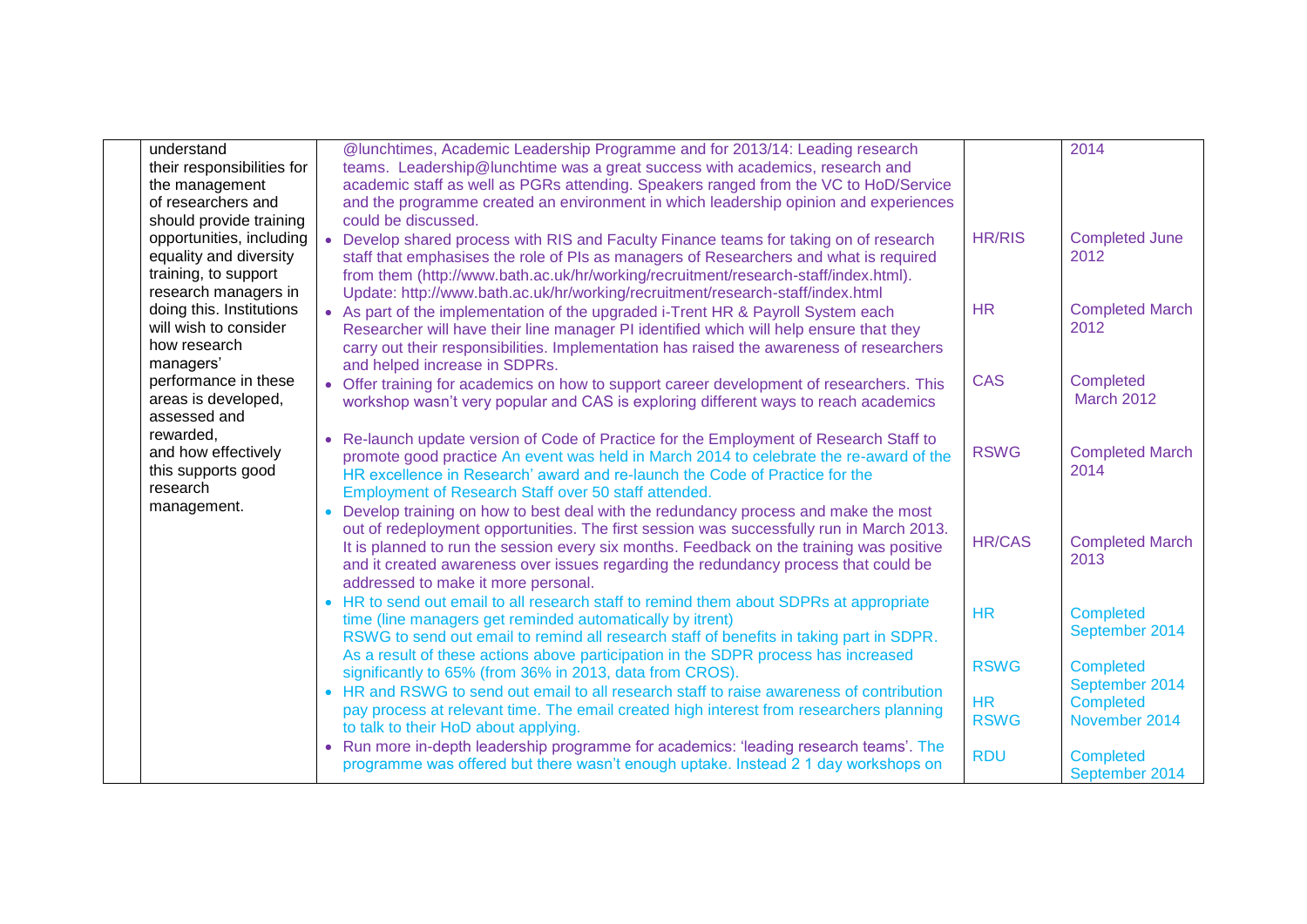|                |                                               | leadership issues with an external trainer have been arranged for spring 2014.                                                                                                                                                                                                                                                                                                                                                                                 |                               |                        |
|----------------|-----------------------------------------------|----------------------------------------------------------------------------------------------------------------------------------------------------------------------------------------------------------------------------------------------------------------------------------------------------------------------------------------------------------------------------------------------------------------------------------------------------------------|-------------------------------|------------------------|
|                |                                               | <b>Actions:</b><br>Raise awareness of best management practice for staff in probation<br>$\bullet$<br>Continue to raise awareness of the benefits of SDPR and encourage research staff to<br>take part in it.<br>Continue to provide training for reviewers and reviewees.<br>Roll out guidance for SDPRs developed by SD/ASD<br>Through these actions Increase take up of staff taking part in annual appraisal by 10%<br>to 75% (measured through CROS 2017) | HR, RSWG<br>SD, ASD,<br>depts | February 2016          |
| $\overline{4}$ | Organisational                                | A - no additional action required                                                                                                                                                                                                                                                                                                                                                                                                                              | $\overline{HR}$               | Completed              |
|                | systems must be                               |                                                                                                                                                                                                                                                                                                                                                                                                                                                                |                               |                        |
|                | capable of supporting<br>continuity of        | Employees under notice of redundancy and employees approaching the end of a fixed term                                                                                                                                                                                                                                                                                                                                                                         |                               |                        |
|                | employment for                                | appointment will be given preferential consideration in respect of vacancies within the University.                                                                                                                                                                                                                                                                                                                                                            |                               |                        |
|                | researchers, such as                          | http://www.bath.ac.uk/hr/working/difficult-situations/organisational-change/index.html                                                                                                                                                                                                                                                                                                                                                                         |                               |                        |
|                | funding between                               |                                                                                                                                                                                                                                                                                                                                                                                                                                                                |                               |                        |
|                | grants, other                                 | • HR in collaboration with CAS are running an information session for research staff (every                                                                                                                                                                                                                                                                                                                                                                    | <b>HR/CAS</b>                 | <b>Completed March</b> |
|                | schemes for                                   | 6 months) on how to make the most out of redeployment opportunities. The first session                                                                                                                                                                                                                                                                                                                                                                         |                               | 2013                   |
|                | supporting time                               | was successfully run in March 2013. It is planned to run the session every six months.<br>Feedback on the training was positive and it created awareness over issues regarding                                                                                                                                                                                                                                                                                 |                               |                        |
|                | between grant funding,<br>or systems for      | the redundancy process that could be addressed to make it more personal.                                                                                                                                                                                                                                                                                                                                                                                       |                               |                        |
|                | redeploying                                   |                                                                                                                                                                                                                                                                                                                                                                                                                                                                |                               |                        |
|                | researchers within                            |                                                                                                                                                                                                                                                                                                                                                                                                                                                                |                               |                        |
|                | organisations where                           |                                                                                                                                                                                                                                                                                                                                                                                                                                                                |                               |                        |
|                | resources allow.                              |                                                                                                                                                                                                                                                                                                                                                                                                                                                                |                               |                        |
|                | Funders are                                   |                                                                                                                                                                                                                                                                                                                                                                                                                                                                |                               |                        |
|                | expected to make it a<br>priority to consider |                                                                                                                                                                                                                                                                                                                                                                                                                                                                |                               |                        |
|                | how their policies,                           |                                                                                                                                                                                                                                                                                                                                                                                                                                                                |                               |                        |
|                | guidance and funding                          |                                                                                                                                                                                                                                                                                                                                                                                                                                                                |                               |                        |
|                | can be enhanced to                            |                                                                                                                                                                                                                                                                                                                                                                                                                                                                |                               |                        |
|                | help employers to                             |                                                                                                                                                                                                                                                                                                                                                                                                                                                                |                               |                        |
|                | achieve this objective.                       |                                                                                                                                                                                                                                                                                                                                                                                                                                                                |                               |                        |
| $\overline{5}$ | Pay progression for                           | A - no additional action required                                                                                                                                                                                                                                                                                                                                                                                                                              | <b>HR</b>                     | Completed              |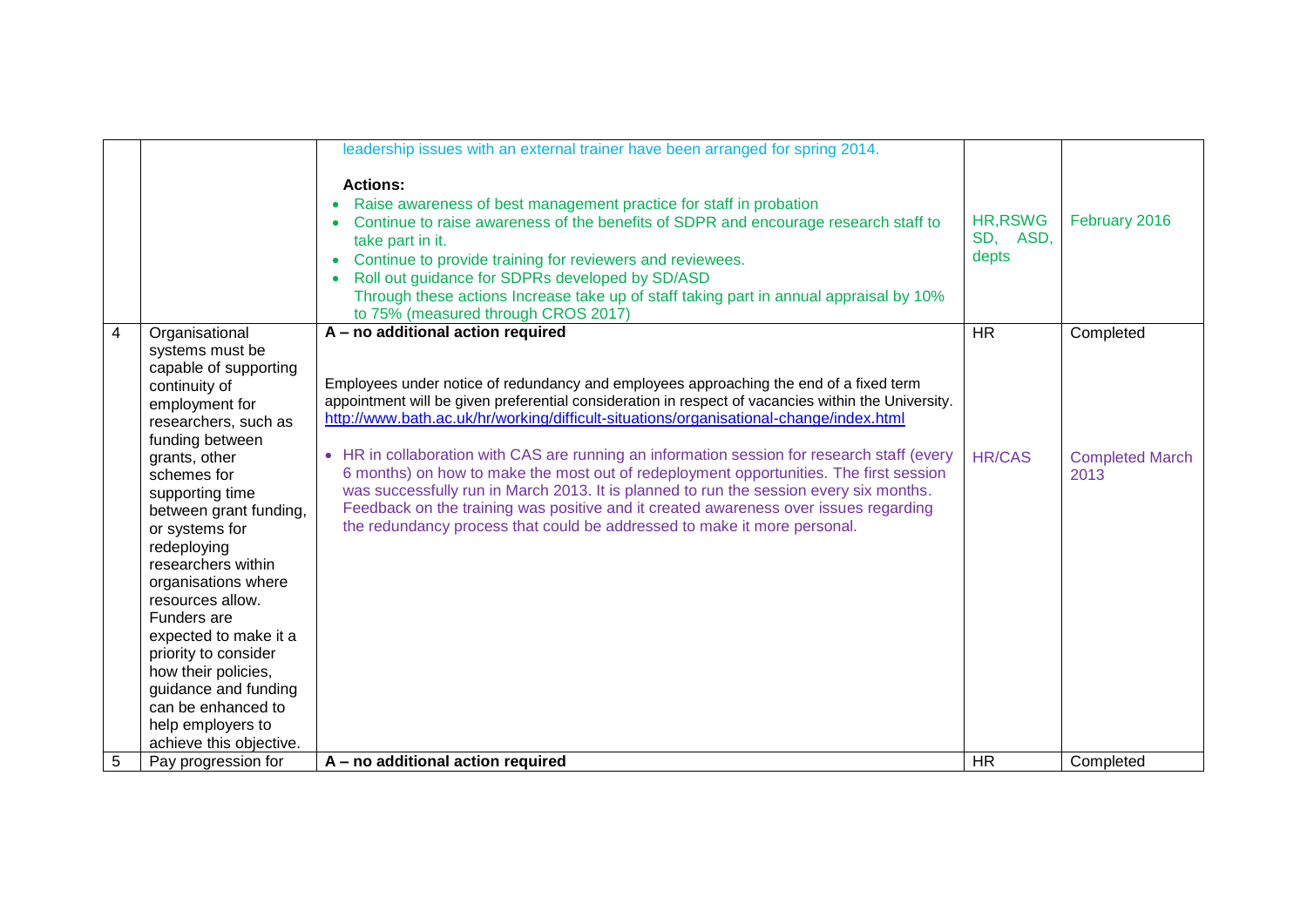|   | researchers should be<br>transparent and in<br>accordance with<br>procedures agreed<br>between the relevant<br>trade unions and the<br>employers nationally<br>and locally. In HEIs,<br>pay progression will be<br>in accordance with the<br>Framework<br>Agreement, though<br>recognising the<br>flexibility that<br>institutions have in<br>implementing the<br>Framework. | There is a clear pay progression system at the University for all jobs. Grades 1-9 each<br>contain a number of normal progression increments. Each increment is recurrent and<br>pensionable once paid. The normal expectation in Grades 1-9 is for annual progression<br>through the increment points to the non-discretionary maximum of a grade. This<br>progression is subject to a minimum of 6 months service and satisfactory performance. |            |                                  |
|---|------------------------------------------------------------------------------------------------------------------------------------------------------------------------------------------------------------------------------------------------------------------------------------------------------------------------------------------------------------------------------|---------------------------------------------------------------------------------------------------------------------------------------------------------------------------------------------------------------------------------------------------------------------------------------------------------------------------------------------------------------------------------------------------------------------------------------------------|------------|----------------------------------|
| 6 | Researchers need to                                                                                                                                                                                                                                                                                                                                                          | O                                                                                                                                                                                                                                                                                                                                                                                                                                                 |            |                                  |
|   | be offered                                                                                                                                                                                                                                                                                                                                                                   |                                                                                                                                                                                                                                                                                                                                                                                                                                                   |            |                                  |
|   | opportunities to                                                                                                                                                                                                                                                                                                                                                             | • We offer a large variety of events, opportunities and workshop to support researchers in                                                                                                                                                                                                                                                                                                                                                        | RDU/CAS    | Completed                        |
|   | develop their own                                                                                                                                                                                                                                                                                                                                                            | developing their careers                                                                                                                                                                                                                                                                                                                                                                                                                          |            |                                  |
|   | careers as well as                                                                                                                                                                                                                                                                                                                                                           | • Review policy on funding source for contribution pay (merit awards) for research staff to                                                                                                                                                                                                                                                                                                                                                       |            |                                  |
|   | having access to                                                                                                                                                                                                                                                                                                                                                             | ensure equal opportunity for all staff when applying for it.                                                                                                                                                                                                                                                                                                                                                                                      | <b>HR</b>  | Completed                        |
|   | additional pay                                                                                                                                                                                                                                                                                                                                                               | http://www.bath.ac.uk/hr/working/pay-reward/contribution-pay/index.html                                                                                                                                                                                                                                                                                                                                                                           | <b>HR</b>  | Completed                        |
|   | progression.<br>Promotion                                                                                                                                                                                                                                                                                                                                                    | Guidelines on how to recruit staff and write job descriptions are available to all staff:                                                                                                                                                                                                                                                                                                                                                         |            |                                  |
|   | opportunities should                                                                                                                                                                                                                                                                                                                                                         | http://www.bath.ac.uk/hr/recruiting-and-hiring/recruiting-staff/preparing-to-<br>recruit/index.html                                                                                                                                                                                                                                                                                                                                               |            |                                  |
|   | be transparent,                                                                                                                                                                                                                                                                                                                                                              | Remind departments that research staff should be encourage to attend skills training and                                                                                                                                                                                                                                                                                                                                                          |            |                                  |
|   | effectively                                                                                                                                                                                                                                                                                                                                                                  | take part in other career development opportunities - academics/HoDs will be reminded                                                                                                                                                                                                                                                                                                                                                             | <b>RDU</b> | <b>Completed July</b>            |
|   | communicated and                                                                                                                                                                                                                                                                                                                                                             | when opportunities arise                                                                                                                                                                                                                                                                                                                                                                                                                          |            | 2013                             |
|   | open to all staff. It is                                                                                                                                                                                                                                                                                                                                                     | • Include guidelines for promotion procedures and criteria for researchers in the Academic                                                                                                                                                                                                                                                                                                                                                        |            |                                  |
|   | helpful if clear career<br>frameworks for early                                                                                                                                                                                                                                                                                                                              | Job family document and publish on University website. This has been included and will                                                                                                                                                                                                                                                                                                                                                            | <b>HR</b>  | <b>Completed</b><br>October 2014 |
|   | stage researchers                                                                                                                                                                                                                                                                                                                                                            | now be taking further to discuss a career progression framework for research staff.                                                                                                                                                                                                                                                                                                                                                               |            |                                  |
|   | are outlined in                                                                                                                                                                                                                                                                                                                                                              | • HR and RSWG to send out email to all research staff to raise awareness of contribution                                                                                                                                                                                                                                                                                                                                                          | HR, RSWG   | <b>Completed</b>                 |
|   | organisational HR                                                                                                                                                                                                                                                                                                                                                            | pay process at relevant time. The email created high interest from researchers planning                                                                                                                                                                                                                                                                                                                                                           |            | November 2014                    |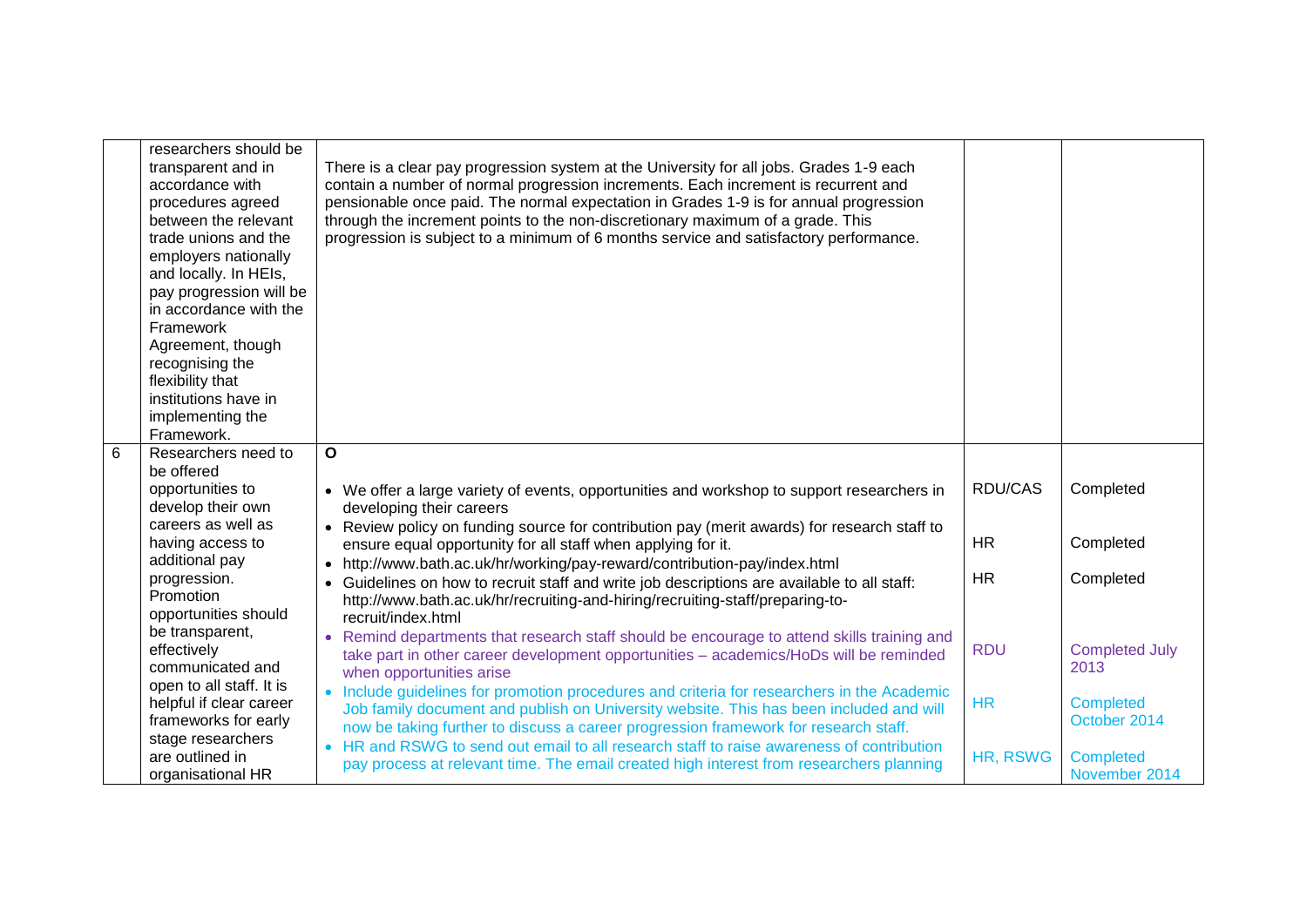|              | strategies.                          | to talk to their HoD about applying.                                                                                                                                                                                                                                                                                                                                                                                                                                                                                                                                    |                      |                                                  |
|--------------|--------------------------------------|-------------------------------------------------------------------------------------------------------------------------------------------------------------------------------------------------------------------------------------------------------------------------------------------------------------------------------------------------------------------------------------------------------------------------------------------------------------------------------------------------------------------------------------------------------------------------|----------------------|--------------------------------------------------|
|              |                                      | <b>Actions:</b><br>• Publish generic job descriptions for researchers online - generic job descriptions have<br>been written and will be published shortly on:<br>http://www.bath.ac.uk/hr/working/recruitment/research-staff/index.html<br>Consultation is taking longer than expected to ensure the document is relevant and<br>useful for all<br>• Set up working group to be chaired by the PVC (Research) to discuss and develop<br>framework for career progression in research only roles. The group will produce a report<br>with findings and recommendations. | RSWG, HR<br>RSWG, HR | In progress -by<br>August 2016<br>September 2016 |
|              |                                      |                                                                                                                                                                                                                                                                                                                                                                                                                                                                                                                                                                         |                      |                                                  |
|              |                                      |                                                                                                                                                                                                                                                                                                                                                                                                                                                                                                                                                                         |                      |                                                  |
|              | <b>PRINCIPLE 3</b>                   |                                                                                                                                                                                                                                                                                                                                                                                                                                                                                                                                                                         |                      |                                                  |
|              |                                      | Researchers are equipped and supported to be adaptable and flexible in an increasingly diverse, mobile, global research environment.                                                                                                                                                                                                                                                                                                                                                                                                                                    |                      |                                                  |
| $\mathbf{1}$ | It is recognised that                | A - no additional action required                                                                                                                                                                                                                                                                                                                                                                                                                                                                                                                                       |                      |                                                  |
|              | positions of permanent               |                                                                                                                                                                                                                                                                                                                                                                                                                                                                                                                                                                         |                      |                                                  |
|              | employment are                       | The University of Bath offers a variety of career development opportunities for researchers.                                                                                                                                                                                                                                                                                                                                                                                                                                                                            |                      |                                                  |
|              | limited in the UK                    | These include workshops, online modules, careers advice, webpages offering information                                                                                                                                                                                                                                                                                                                                                                                                                                                                                  | CAS                  | Completed                                        |
|              | research and<br>academic communities | on different career options, links to case studies (e.g. HESDA), skills evaluation.)                                                                                                                                                                                                                                                                                                                                                                                                                                                                                    |                      |                                                  |
|              | and that not all                     |                                                                                                                                                                                                                                                                                                                                                                                                                                                                                                                                                                         |                      |                                                  |
|              | researchers will be                  | • Revise Code of Practice for the Employment of Research Staff on managing workload for                                                                                                                                                                                                                                                                                                                                                                                                                                                                                 | <b>RSWG</b>          | <b>Completed July</b>                            |
|              | able to obtain such a                | research staff -the CoP has been revised by the RSWG and been circulated to staff.                                                                                                                                                                                                                                                                                                                                                                                                                                                                                      |                      | 2013                                             |
|              | position. It is,                     | • The Faculty of Engineering & Design has developed 'Fellowship Academy to support                                                                                                                                                                                                                                                                                                                                                                                                                                                                                      |                      |                                                  |
|              | therefore, imperative                | promising researchers in developing a fellowship proposal. 2 of the around 6 research                                                                                                                                                                                                                                                                                                                                                                                                                                                                                   | <b>RDU</b>           | <b>Completed May</b>                             |
|              | that researcher                      | staff who went through the programme are now lecturers at the University with one holing                                                                                                                                                                                                                                                                                                                                                                                                                                                                                |                      | 2013                                             |
|              | positions in the UK are              | a fellowship.                                                                                                                                                                                                                                                                                                                                                                                                                                                                                                                                                           |                      |                                                  |
|              | attractive in                        | • RIS is supporting cohorts of researchers to apply for fellowships e.g. ESRC Future                                                                                                                                                                                                                                                                                                                                                                                                                                                                                    |                      |                                                  |
|              | themselves                           | Leaders - the first cohort will submit their applications in Sept 2013 and a new cohort will                                                                                                                                                                                                                                                                                                                                                                                                                                                                            | <b>RIS</b>           | Completed                                        |
|              | (and not, for example,               | be recruited in spring 2014. Information workshops for the second cohort have taken                                                                                                                                                                                                                                                                                                                                                                                                                                                                                     |                      | October 2013                                     |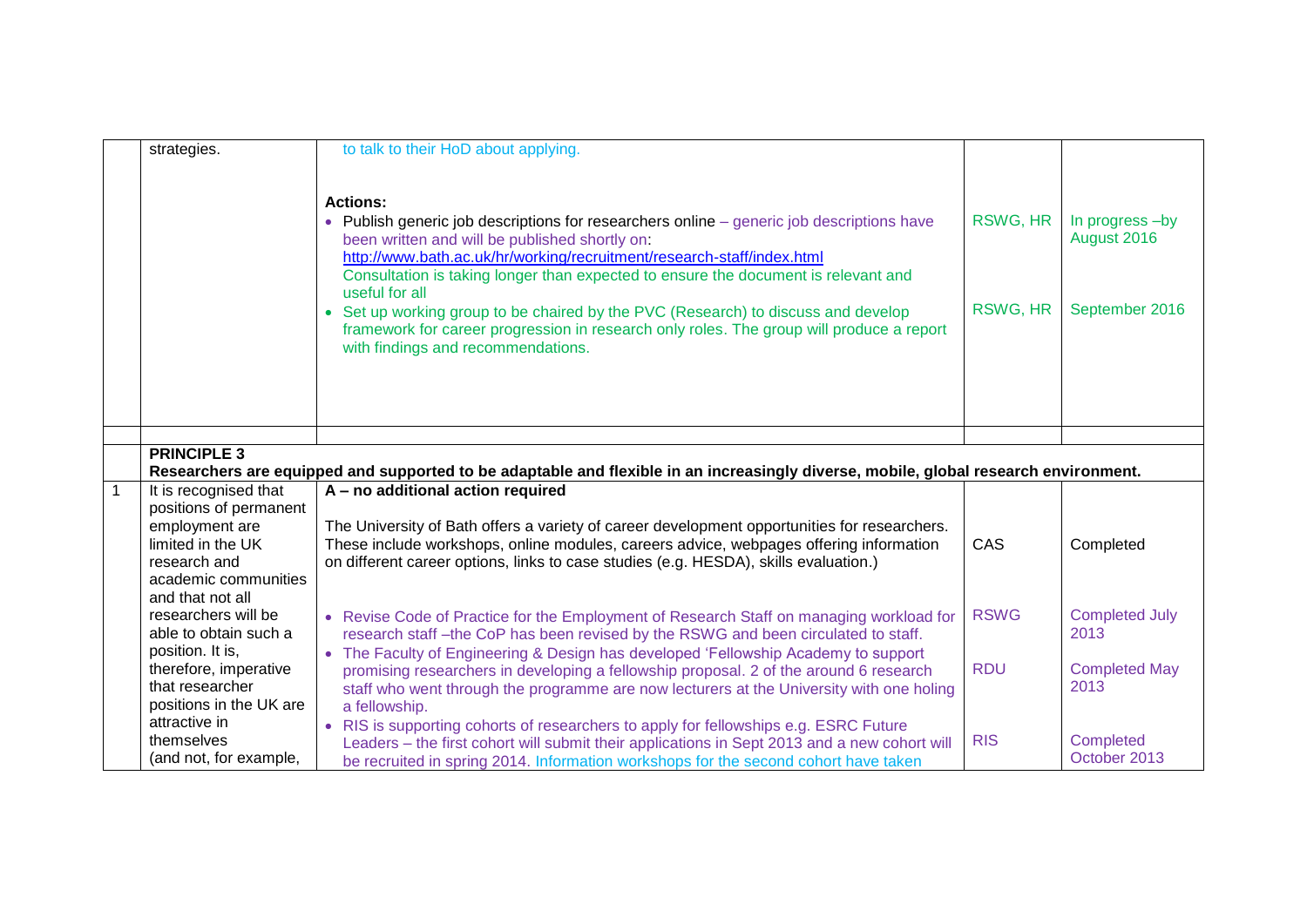|                | solely as potential<br>stepping stones to<br>permanent academic<br>positions). This<br>requires that they<br>provide career<br>development which is<br>comparable to, and<br>competitive with, other<br>employment sectors. | place in January 2014 and the programme is set. This programme is continuing and<br>programmes for other cohorts, e.g. ERC, have been started.<br>• The Bath Science Academy was developed in 2014-15 to support research staff in<br>developing a career in academia. This one year cohort program for ambitious and<br>talented members of research staff aims to give the insight and knowledge needed to<br>reach the next stage in the academic career. It is envisaged that we will run it every other<br>year in future. Feedback showed that not only benefited the research staff participating<br>from the programme by feeling more prepared for a career in academia but senior<br>academics sharing their experiences learned about the issues of research staff today<br>• We have run two SouthWest Crucibles in collaboration with the Universities of Bristol and<br>West of England to foster collaboration between the Universities and support researchers<br>in developing collaborative skills. Participants found the programme increased their<br>confidence in many skills necessary for collaboration. We are currently considering<br>running a GW4 Crucible to build on the success. | <b>Faculty of</b><br>Science,<br><b>RDU</b><br><b>RDU</b>                                   | <b>Completed June</b><br>2015<br><b>Completed</b><br>December 2013 |
|----------------|-----------------------------------------------------------------------------------------------------------------------------------------------------------------------------------------------------------------------------|------------------------------------------------------------------------------------------------------------------------------------------------------------------------------------------------------------------------------------------------------------------------------------------------------------------------------------------------------------------------------------------------------------------------------------------------------------------------------------------------------------------------------------------------------------------------------------------------------------------------------------------------------------------------------------------------------------------------------------------------------------------------------------------------------------------------------------------------------------------------------------------------------------------------------------------------------------------------------------------------------------------------------------------------------------------------------------------------------------------------------------------------------------------------------------------------------------------|---------------------------------------------------------------------------------------------|--------------------------------------------------------------------|
|                |                                                                                                                                                                                                                             | <b>Actions:</b><br>Provide opportunities for research staff who would like to teach. Run at least one training<br>$\bullet$<br>event per year just for research staff.<br>• Support and development for research staff who teach will be considered as part of the<br>University's QA Code of Practice review in 2015/16<br>• Support, formal recognition and development for research staff who supervise PhD<br>students will be considered as part of the University's QA Code of Practice review in<br>2015/16                                                                                                                                                                                                                                                                                                                                                                                                                                                                                                                                                                                                                                                                                               | <b>PVC</b><br>(Research,<br>L&T), LTEO<br>, $HR$<br>with input<br>from<br>academic<br>depts | September 2016                                                     |
| $\overline{2}$ | A wide variety of<br>career paths is open to<br>researchers, and the<br>ability to move<br>between different<br>paths is key to a<br>successful career. It is<br>recognised that this                                       | A - no additional action required<br>There is a variety of different mechanisms in place to support researchers in their career<br>choice:<br>• A variety of career development workshops looking at careers within as well as outside<br>science and how to get into them as well as events in which researchers can meet<br>alumni who have pursued careers outside of the typical academic career path are in                                                                                                                                                                                                                                                                                                                                                                                                                                                                                                                                                                                                                                                                                                                                                                                                 | CAS<br><b>HR</b>                                                                            | Completed                                                          |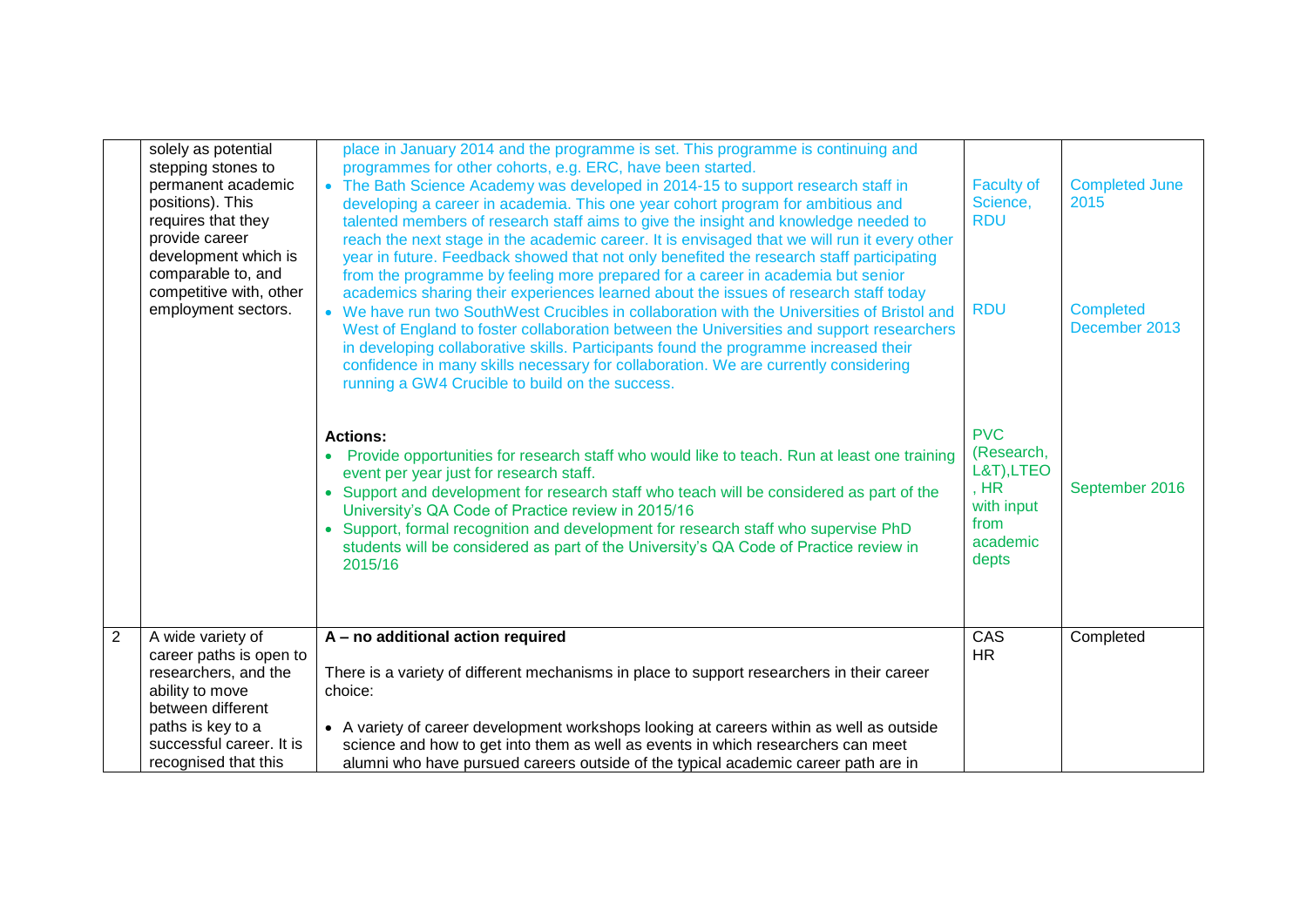|              | mobility brings great<br>benefit to the UK<br>economy and<br>organisations will,<br>therefore,<br>wish to be confident<br>that their culture<br>supports a<br>broad-minded<br>approach to<br>researcher careers<br>and that all career<br>paths are valued<br>equally.                                                                                                                                                                                                          | place (http://www.bath.ac.uk/research/researchers/careerdev/courses/courses.html#CD).<br>• Research Staff are regularly made aware of the opportunity to take part in 1 to 1<br>meetings with a Careers Advisor for Research Staff to discuss their options and plans.<br>• All staff have the chance to benefit from an annual appraisal to review progress and<br>discuss the immediate and longer-term aims: http://www.bath.ac.uk/staff-<br>development/appraisal/index.html                                                                                                                                                                                                                                                                                                                                                                                                                                                                                                                                                                                                                                                                                                                                                                                         |                                 |           |
|--------------|---------------------------------------------------------------------------------------------------------------------------------------------------------------------------------------------------------------------------------------------------------------------------------------------------------------------------------------------------------------------------------------------------------------------------------------------------------------------------------|--------------------------------------------------------------------------------------------------------------------------------------------------------------------------------------------------------------------------------------------------------------------------------------------------------------------------------------------------------------------------------------------------------------------------------------------------------------------------------------------------------------------------------------------------------------------------------------------------------------------------------------------------------------------------------------------------------------------------------------------------------------------------------------------------------------------------------------------------------------------------------------------------------------------------------------------------------------------------------------------------------------------------------------------------------------------------------------------------------------------------------------------------------------------------------------------------------------------------------------------------------------------------|---------------------------------|-----------|
| $\mathbf{3}$ | Employers, funders<br>and researchers<br>recognise that<br>researchers need to<br>develop transferable<br>training and<br>appropriate skills,<br>competencies<br>and understanding to<br>carry out a funded<br>project, researchers<br>also need support to<br>develop the<br>communication and<br>other professional<br>skills that they will<br>need to be both<br>effective researchers<br>and highly-skilled<br>professionals in<br>whatever field they<br>choose to enter. | A - no additional action required<br>The University has shown its commitment to this agenda by forming the Researcher<br>Development Unit (http://www.bath.ac.uk/learningandteaching/rdu/index.php):<br>• A large variety of transferable skills courses and events are available to Research Staff<br>through the researchers@bath skills development programme run by the Researchers<br>Development Unit. These are face to face workshops as well as online courses<br>(http://www.bath.ac.uk/learningandteaching/rdu/courses/researchersatbath/index.html)<br>Provision is adapted according to feedback (e.g. CROS and end of year survey's)<br>• Research Staff is also able to engage in the Bath Course in Enhancing Academic<br>Practice (http://www.bath.ac.uk/learningandteaching/professional/BCEAP/bceap-<br>about.php and the Intensive Training and Development of Graduate Teaching Associates<br>(http://www.bath.ac.uk/learningandteaching/events-<br>workshops/coursepages/gta_and_pgr_training.php) offered by ASD and in all appropriate<br>skills courses offered by SDU (http://www.bath.ac.uk/hr/learning/)<br>• Additional relevant training is provided by the Research Development and Support<br>Office, Computing Services and the Library | <b>RDU</b><br><b>ASD</b><br>SDU | Completed |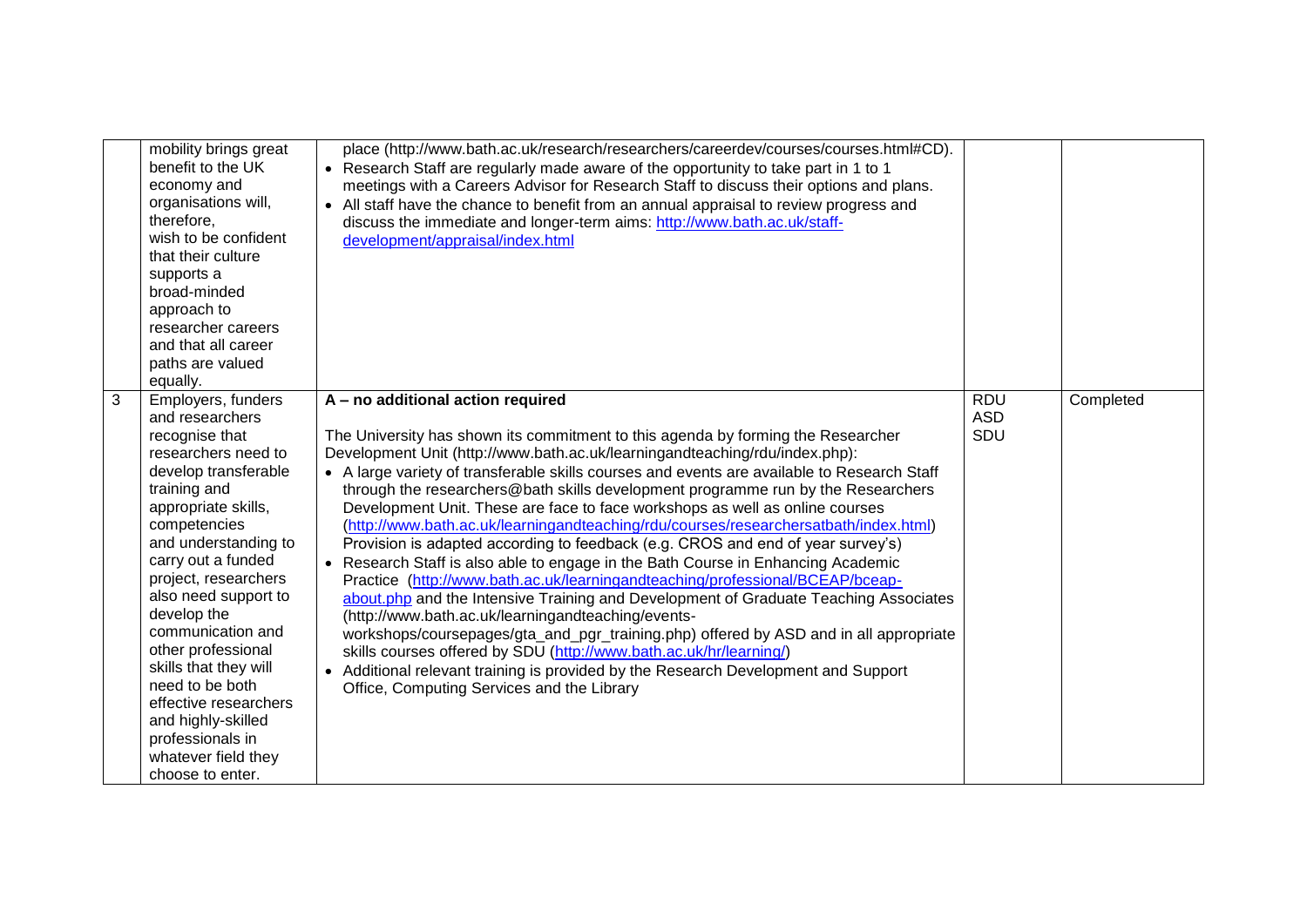| $\overline{4}$ | All employers will wish<br>to review how their<br>staff can access<br>professional,<br>independent advice on<br>career management in<br>general, particularly<br>the prospect of<br>employment beyond<br>their immediate<br>discipline base, or<br>offering training and<br>placements to broaden<br>awareness of other | $\mathbf{o}$<br>• The University of Bath has a careers advisor responsible for Research Staff and PGRs<br>who gives independent advice. Researchers are reminded about the opportunity for 1-1<br>careers advice in regular intervals and at their induction to the University.<br>• There is a wide programme of career development courses for research staff and online<br>resources<br>(http://www.bath.ac.uk/learningandteaching/rdu/courses/researchersatbath/index.html)<br>• Research Staff are made aware of local (SWW Hub) and national career events via the<br>monthly newsletter<br>• Research staff have the opportunity to take part in 6 1-1 coaching sessions to develop a<br>clearer picture of their future plans<br>(http://www.bath.ac.uk/learningandteaching/rdu/researchersatbath/coaching.html)                                                                                                                | CAS<br><b>RDU</b>               | Completed                                                                        |
|----------------|-------------------------------------------------------------------------------------------------------------------------------------------------------------------------------------------------------------------------------------------------------------------------------------------------------------------------|-----------------------------------------------------------------------------------------------------------------------------------------------------------------------------------------------------------------------------------------------------------------------------------------------------------------------------------------------------------------------------------------------------------------------------------------------------------------------------------------------------------------------------------------------------------------------------------------------------------------------------------------------------------------------------------------------------------------------------------------------------------------------------------------------------------------------------------------------------------------------------------------------------------------------------------------|---------------------------------|----------------------------------------------------------------------------------|
|                | fields and sectors.                                                                                                                                                                                                                                                                                                     | • Lunchtime career networking sessions for research staff will be set up to facilitate<br>discussions and support around career development and progression. The sessions<br>started in autumn 2013 and are taking place $\sim$ 3 months. The sessions started in autumn<br>2013 and are taking place $\sim$ 3 months. In 2013/14 over 40 researchers attended.<br>• Mentoring circles will be rolled out across the University to facilitate the building of a<br>network and exchange of knowledge between all researchers. The university wide<br>scheme was launched in February 2014. After an initial pilot in the Faculty of Science the<br>mentoring circles for researchers were reviewed and successfully rolled out across the<br>University. 43 members of research and academic staff participated in the University<br>wide circles sharing experiences and supporting each other. Feedback was very positive.<br>Action: | <b>CAS</b><br><b>RDU</b><br>E&D | <b>Completed May</b><br>2014<br><b>Completed</b><br>January 2015<br>October 2015 |
|                |                                                                                                                                                                                                                                                                                                                         | Develop and launch mentoring scheme for all staff in education and research job family                                                                                                                                                                                                                                                                                                                                                                                                                                                                                                                                                                                                                                                                                                                                                                                                                                                  |                                 |                                                                                  |
| 5              | Researchers benefit<br>from clear systems<br>that help them to plan<br>their career<br>development.<br>Employers and funding<br>bodies should assist                                                                                                                                                                    | $\overline{\mathbf{o}}$<br>• Researchers are reminded at the induction event that their post is fixed-term and only a<br>step in their career path. Procedures for end of contract are discussed and discussion on<br>development opportunities for next career step is started.<br>• Researchers are regularly made aware via email of new policies affecting their career                                                                                                                                                                                                                                                                                                                                                                                                                                                                                                                                                             | <b>RDU</b>                      | Completed                                                                        |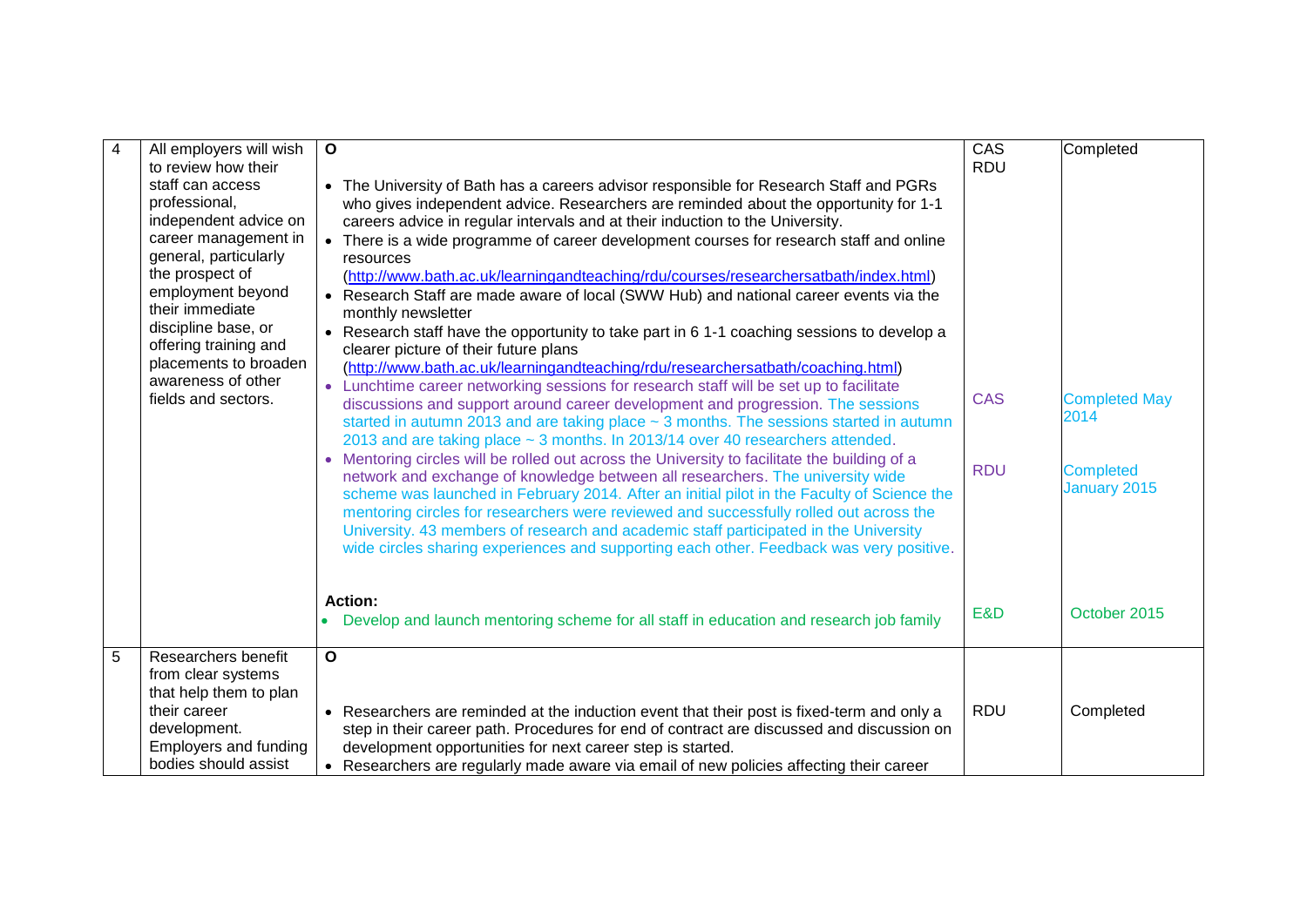|   | researchers to make<br>informed choices<br>about their career<br>progression by<br>ensuring that their own | • Investigate how well the current re-grading process (from grade 7 to 8) is working<br><b>Actions:</b>                                                                   | <b>HR</b>     | <b>Completed</b><br>December 2014 |
|---|------------------------------------------------------------------------------------------------------------|---------------------------------------------------------------------------------------------------------------------------------------------------------------------------|---------------|-----------------------------------|
|   | policies and processes                                                                                     | • Consider further Prize fellow appointments after success of first round                                                                                                 | <b>PVC R</b>  | September 2015                    |
|   | for promotion and                                                                                          | • Set up working group to be chaired by the PVC (Research) to discuss and develop                                                                                         |               |                                   |
|   | reward are transparent                                                                                     | framework for career progression in research only roles. The group will produce a report                                                                                  | RSWG, HR      | September 2016                    |
|   | and clearly stated and<br>that all researchers are                                                         | with findings and recommendations.                                                                                                                                        |               |                                   |
|   | aware of local and                                                                                         |                                                                                                                                                                           |               |                                   |
|   | national career                                                                                            |                                                                                                                                                                           |               |                                   |
|   | development                                                                                                |                                                                                                                                                                           |               |                                   |
|   | strategies.                                                                                                |                                                                                                                                                                           |               |                                   |
| 6 | Employers should                                                                                           | $\Omega$                                                                                                                                                                  |               |                                   |
|   | provide a planned                                                                                          | The Code of Practice for the Employment of Research Staff                                                                                                                 | <b>RDU</b>    | Completed                         |
|   | induction programme                                                                                        | (http://www.bath.ac.uk/hr/hrdocuments/research-staff-code-practice.pdf) lays out the                                                                                      | <b>RSWG</b>   |                                   |
|   | for researchers, on<br>appointment to                                                                      | expectation about induction to Departments, Supervisors and the University (CoP 1.3<br>and 2.3.2):                                                                        | HoD           |                                   |
|   | a research post, to                                                                                        | All new research staff are invited to a University wide induction for all staff and one                                                                                   |               |                                   |
|   | ensure early                                                                                               | specific to research staff.                                                                                                                                               |               |                                   |
|   | effectiveness                                                                                              | Update: a Moodle page with information for new research staff has been created to                                                                                         | <b>RDU</b>    | <b>Completed March</b>            |
|   | through the                                                                                                | replace University induction for research staff                                                                                                                           |               | 2012                              |
|   | understanding of the                                                                                       | • Remind departments of duty to include new research staff promptly on webpage and                                                                                        | <b>HR</b>     | Completed                         |
|   | organisation and its                                                                                       | staff lists and remove staff that have left.                                                                                                                              |               | December 2011                     |
|   | policies and                                                                                               | • Circulate models of good practice on how to introduce researchers to the Department to                                                                                  | <b>HR</b>     | Completed                         |
|   | procedures. They<br>should also ensure                                                                     | <b>HoD/faculty Administrators</b>                                                                                                                                         | <b>HR/RIS</b> | December 2011<br>Completed        |
|   | that research                                                                                              | Consultations and results from CROS 2013 show that induction on departmental and                                                                                          |               |                                   |
|   | managers provide                                                                                           | faculty level still needs to be improved. This will be done by reminding Heads of<br>Departments to appoint Departmental Research Staff Coordinators whose responsibility |               |                                   |
|   | effective research                                                                                         | it is to support departmental induction. HoD were contacted in September/October2013                                                                                      |               |                                   |
|   | environments for the                                                                                       | and the list of DRSC was updated. The percentage of researchers who have received an                                                                                      |               |                                   |
|   | training and                                                                                               | induction to their role has improved significantly to 75% (from 49% in 2013).                                                                                             |               |                                   |
|   | development of                                                                                             | Invite Departmental Research Staff Coordinators to a RSWG meeting to support them<br>$\bullet$                                                                            |               |                                   |
|   | researchers and                                                                                            | and ensure induction into their role and responsibilities. They are all invited to an annual                                                                              | <b>RSWG</b>   | <b>Completed</b>                  |
|   | encourage them                                                                                             |                                                                                                                                                                           |               | February 2014                     |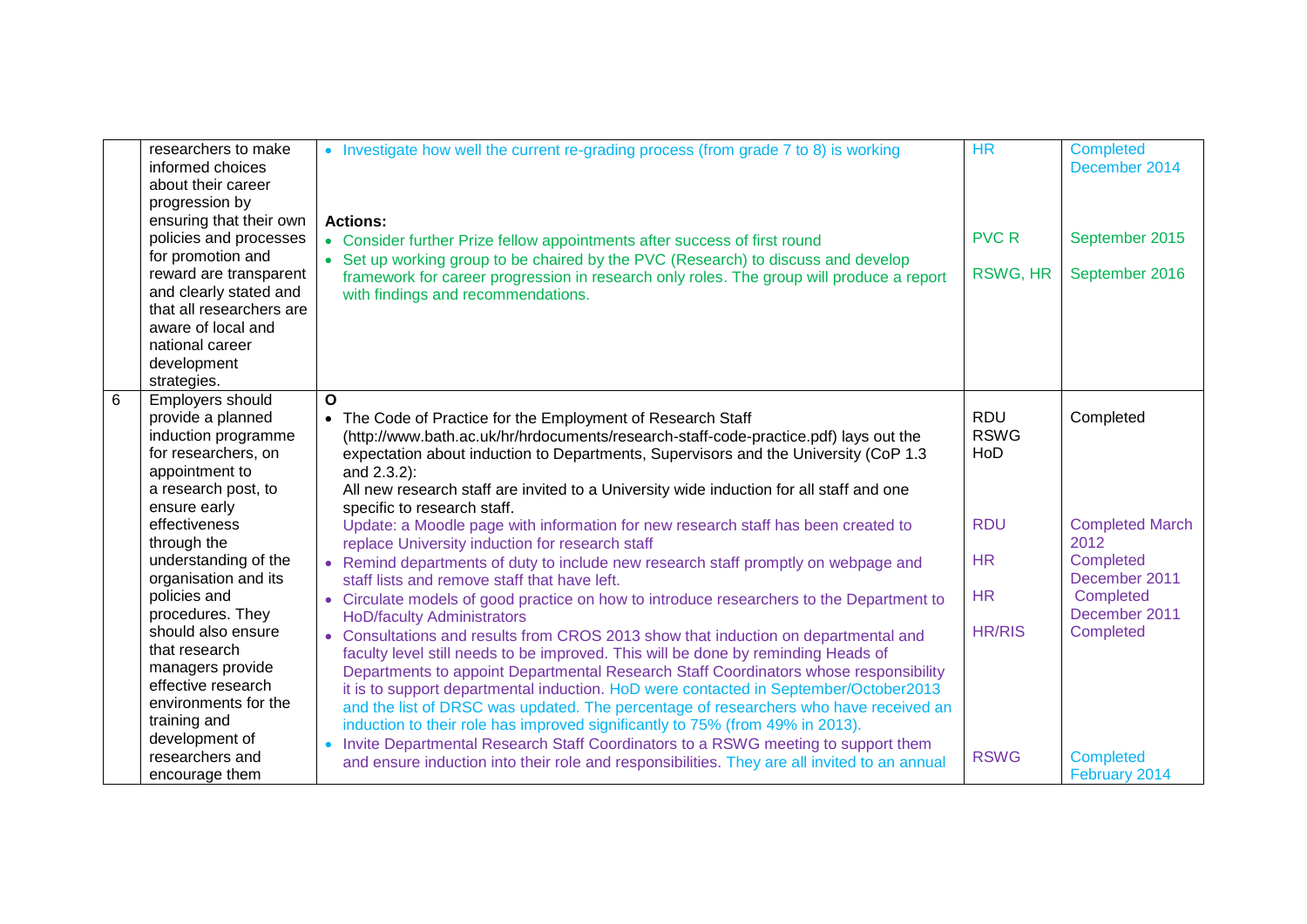|                | to maintain or start<br>their continuous<br>professional<br>development.                                                                      | networking and information event with the RSWG. Some great initiatives have been<br>recently established for research staff by some of the DRSCs, e.g. regular coffee<br>mornings in Psychology, a researchers network in Mechanical Engineering.<br>• Develop a guide for departments on how to run induction for research staff to ensure<br>early effectiveness and that research staff feel part of their departments.                                                                     | <b>RSWG/HR</b>                                                                            | Completed<br>September 2014 |
|----------------|-----------------------------------------------------------------------------------------------------------------------------------------------|------------------------------------------------------------------------------------------------------------------------------------------------------------------------------------------------------------------------------------------------------------------------------------------------------------------------------------------------------------------------------------------------------------------------------------------------------------------------------------------------|-------------------------------------------------------------------------------------------|-----------------------------|
|                |                                                                                                                                               | <b>Actions:</b><br>• Explore mechanisms to ensure all research staff are in directory of the<br>departmental/School webpages                                                                                                                                                                                                                                                                                                                                                                   | Depts,<br><b>DRSC</b>                                                                     | May 2016                    |
| $\overline{7}$ | Employers and                                                                                                                                 | $\mathbf{o}$                                                                                                                                                                                                                                                                                                                                                                                                                                                                                   |                                                                                           |                             |
|                | funders will wish to<br>consider                                                                                                              | The University is making use of the RDF as a framework for articulating skills that should be<br>developed at different stages of the career. All training courses for ECRs are categorized                                                                                                                                                                                                                                                                                                    | <b>RDU</b>                                                                                | Completed                   |
|                | articulating the skills<br>that should be<br>developed at<br>each stage of their<br>staff development                                         | according to the RDF.<br>• Encourage research staff to deliver courses as part of the PG skills programme to<br>develop teaching skills. Courses by research staff and prize fellows received very good<br>feedback from PGRs and staff valued the teaching experience.                                                                                                                                                                                                                        | <b>RDU</b>                                                                                | Completed<br>September 2012 |
|                | frameworks and<br>should encourage<br>researchers to acquire<br>and practise those<br>skills. For example,<br>researchers<br>may be given the | <b>Actions:</b><br>• Develop accredited training programme for research staff on supervision of students and<br>teaching. The Bath Scheme for professional recognition of Teaching & Supporting<br>Learning in HE (launch October 2013) will allow all those who support learning to be<br>accredited.                                                                                                                                                                                         | <b>ASD</b>                                                                                | Completed<br>October 2013   |
|                | opportunity to manage<br>part of the budget for a<br>project, or to act as a<br>mentor or advisor to<br>other researchers and<br>students.    | <b>Actions:</b><br>• Provide opportunities for research staff who would like to teach. Run a research staff only<br>workshop at least once a year.<br>• Support and development for research staff who teach will be considered as part of the<br>University's QA Code of Practice review in 2015/16<br>• Support, formal recognition and development for research staff who supervise PhD<br>students will be considered as part of the University's QA Code of Practice review in<br>2015/16 | <b>PVC</b><br>(Research,<br>L&T), LTEO<br>, HR<br>with input<br>from<br>academic<br>depts | September 2016              |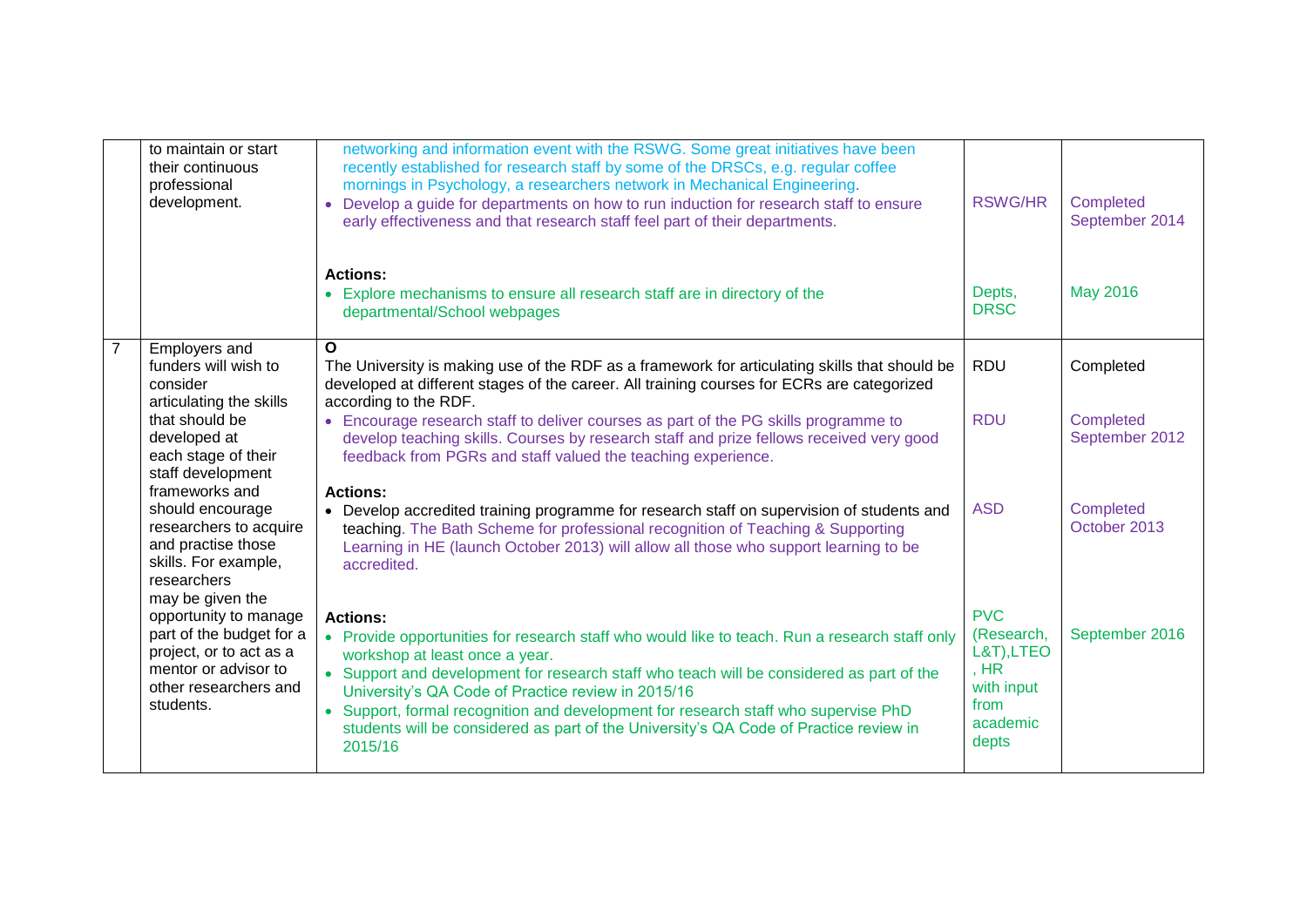| 8 | Employers also should<br>provide a specific<br>career development                                                                                                                    | $\mathbf{o}$<br>• Research staff are encouraged to develop an individual career development strategy.<br>They receive a welcome email from the careers advisor with an open invitation to all                                                                                                                                                                                                                                                                                                                                                                                                                                                                 | CAS                                                  | Completed                         |
|---|--------------------------------------------------------------------------------------------------------------------------------------------------------------------------------------|---------------------------------------------------------------------------------------------------------------------------------------------------------------------------------------------------------------------------------------------------------------------------------------------------------------------------------------------------------------------------------------------------------------------------------------------------------------------------------------------------------------------------------------------------------------------------------------------------------------------------------------------------------------|------------------------------------------------------|-----------------------------------|
|   | strategy for<br>researchers at all<br>stages of their career,<br>regardless of their<br>contractual<br>situation, which should<br>include the availability<br>of mentors involved in | workshops and 1-1 support in developing a strategy. First discussions on skills they need<br>to developed happens at the University wide induction event for research staff<br>• Resources for developing a career can be found on the researchers@bath webpage.<br>Set up internal mentoring scheme for research staff. After an initial pilot in the Faculty of<br>Science the mentoring circles for researchers were reviewed and successfully rolled out<br>across the University. 43 members of research and academic staff participated in the<br>University wide circles sharing experiences and supporting each other. Feedback was<br>very positive. | <b>RDU</b>                                           | <b>Completed</b><br>February 2015 |
|   | providing support and<br>guidance for the<br>personal and<br>professional                                                                                                            | Highlight benefits of having a mentor at Induction and encourage researchers to discuss<br>appropriate external mentors with their PIs - will be included in online induction with link<br>to mentoring circles. The online induction has been updated to include information on the<br>benefits of mentoring and what is available at Bath.                                                                                                                                                                                                                                                                                                                  | <b>RDU</b>                                           | <b>Completed</b><br>February 2014 |
|   | development of<br>researchers. All<br>researchers should be<br>familiar with such<br>provisions and                                                                                  | Lunchtime career networking sessions for research staff will be set up to facilitate<br>$\bullet$<br>discussions and support around career development and progression and to help create<br>a community of research staff. The sessions started in autumn 2013 and are taking place<br>~3 months. In 2013/14 over 40 researchers attended.                                                                                                                                                                                                                                                                                                                   | <b>CAS</b>                                           | <b>Completed</b><br>November 2013 |
|   | arrangements.                                                                                                                                                                        | <b>Actions:</b>                                                                                                                                                                                                                                                                                                                                                                                                                                                                                                                                                                                                                                               |                                                      |                                   |
|   |                                                                                                                                                                                      | • Consider further Prize fellow appointments after success of first round                                                                                                                                                                                                                                                                                                                                                                                                                                                                                                                                                                                     | <b>PVC-R</b>                                         | September 2015                    |
|   |                                                                                                                                                                                      | Raise awareness of PI's of the opportunity to include in their funding proposals the<br>$\bullet$<br>appropriate funding to support the promotion of research staff working on the grant.<br>Provide support for research staff who would like to write grants<br>$\bullet$<br>Support research staff who would like to apply for fellowships<br>Offer regular (at least monthly) grant writing club for staff                                                                                                                                                                                                                                                | <b>RIS</b><br>RIS, Depts<br>RIS, Depts<br><b>RIS</b> | October 2015                      |
| 9 | Research managers<br>should actively<br>encourage<br>researchers to<br>undertake Continuing                                                                                          | O<br>The University of Bath has shown its commitment to researcher development by setting<br>$\bullet$<br>up the Researcher Development Unit (RDU,<br>http://www.bath.ac.uk/learningandteaching/rdu/). RDU staff is currently attending staff<br>meetings to inform all staff at the University of the commitment and their                                                                                                                                                                                                                                                                                                                                   | $PVC - R$<br><b>RDU</b>                              | Completed                         |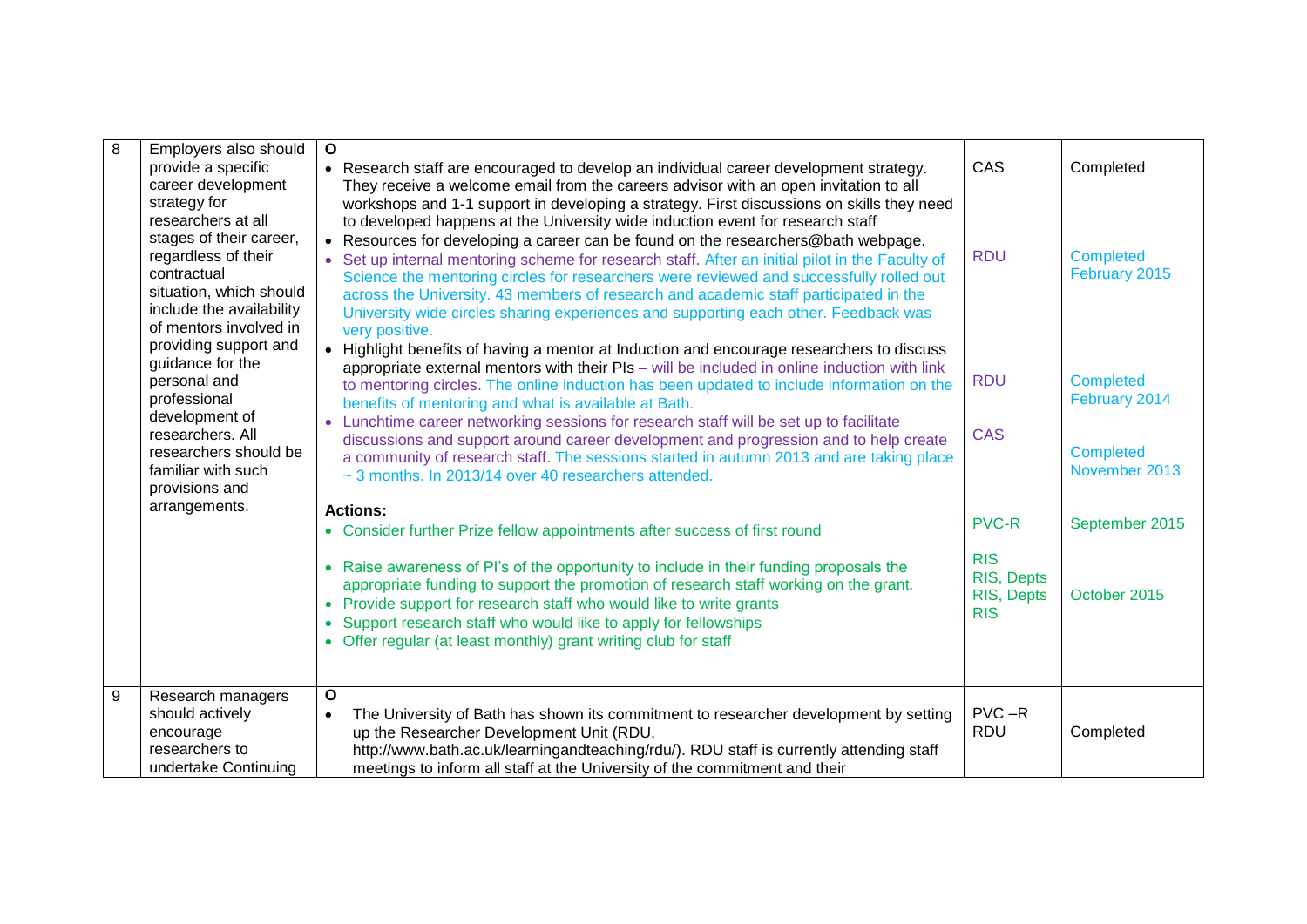| Development (CPD)<br>Presentation to Deans and HoDs on the requirements for PIs in managing researchers<br>activity, so far as is<br>within each of the 3 Faculties which included CPD<br>possible within the<br><b>HR</b><br>Joint RIS / HR guidance on managing researchers effectively which includes their | <b>Completed June</b><br>2013 |
|----------------------------------------------------------------------------------------------------------------------------------------------------------------------------------------------------------------------------------------------------------------------------------------------------------------|-------------------------------|
|                                                                                                                                                                                                                                                                                                                |                               |
|                                                                                                                                                                                                                                                                                                                |                               |
|                                                                                                                                                                                                                                                                                                                |                               |
| project. It should be<br>responsibility to encourage CPD when taking on a new member of staff                                                                                                                                                                                                                  |                               |
| stressed that<br>A webpage for manager with guidance on recruiting and supporting<br>Update:                                                                                                                                                                                                                   |                               |
| developmental activity<br>research staff has been set up to improve both processes and have a easily accessible                                                                                                                                                                                                |                               |
| can often have a direct<br>resource: http://www.bath.ac.uk/hr/recruiting-and-hiring/employing/research-                                                                                                                                                                                                        |                               |
| impact on the success<br>staff/index.html                                                                                                                                                                                                                                                                      |                               |
| <b>HR/HoD</b><br>of the project, by<br>Monitor uptake of SDPR by research staff and continue prompt managers to undertake                                                                                                                                                                                      | <b>Completed May</b>          |
| distributing work,<br>SDPR with their staff - this will also be seen through responses to CROS 2015.                                                                                                                                                                                                           | 2015                          |
| taking advantage of<br>Participation in the SDPR process has increased to 65% (from 36%in 2013)                                                                                                                                                                                                                |                               |
| individual                                                                                                                                                                                                                                                                                                     |                               |
| strengths and talents,<br><b>Actions:</b>                                                                                                                                                                                                                                                                      |                               |
| and increasing the skill<br>• Continue to raise awareness of the benefits of SDPR and encourage research staff to                                                                                                                                                                                              |                               |
| and effectiveness of<br>SD, ASD,<br>take part in it. Increase participation to 75% by 2017.                                                                                                                                                                                                                    | Do annually at                |
| researchers in key<br>depts<br>• Continue to provide training for reviewers and reviewees.                                                                                                                                                                                                                     | time points<br>relevant for   |
| areas such<br>• Roll out guidance for SDPRs developed by SD/ASD                                                                                                                                                                                                                                                |                               |
| as writing for                                                                                                                                                                                                                                                                                                 | <b>SDPR</b> process           |
| publication or<br>communicating with                                                                                                                                                                                                                                                                           |                               |
| a wider audience.                                                                                                                                                                                                                                                                                              |                               |
| Funding bodies                                                                                                                                                                                                                                                                                                 |                               |
| acknowledge                                                                                                                                                                                                                                                                                                    |                               |
| that the training of                                                                                                                                                                                                                                                                                           |                               |
| researchers is a                                                                                                                                                                                                                                                                                               |                               |
| significant                                                                                                                                                                                                                                                                                                    |                               |
| contribution to                                                                                                                                                                                                                                                                                                |                               |
| research output and                                                                                                                                                                                                                                                                                            |                               |
| they encourage                                                                                                                                                                                                                                                                                                 |                               |
| employers and                                                                                                                                                                                                                                                                                                  |                               |
| mentors to adopt                                                                                                                                                                                                                                                                                               |                               |
| these practices.                                                                                                                                                                                                                                                                                               |                               |
|                                                                                                                                                                                                                                                                                                                |                               |
| <b>PRINCIPLE 4</b>                                                                                                                                                                                                                                                                                             |                               |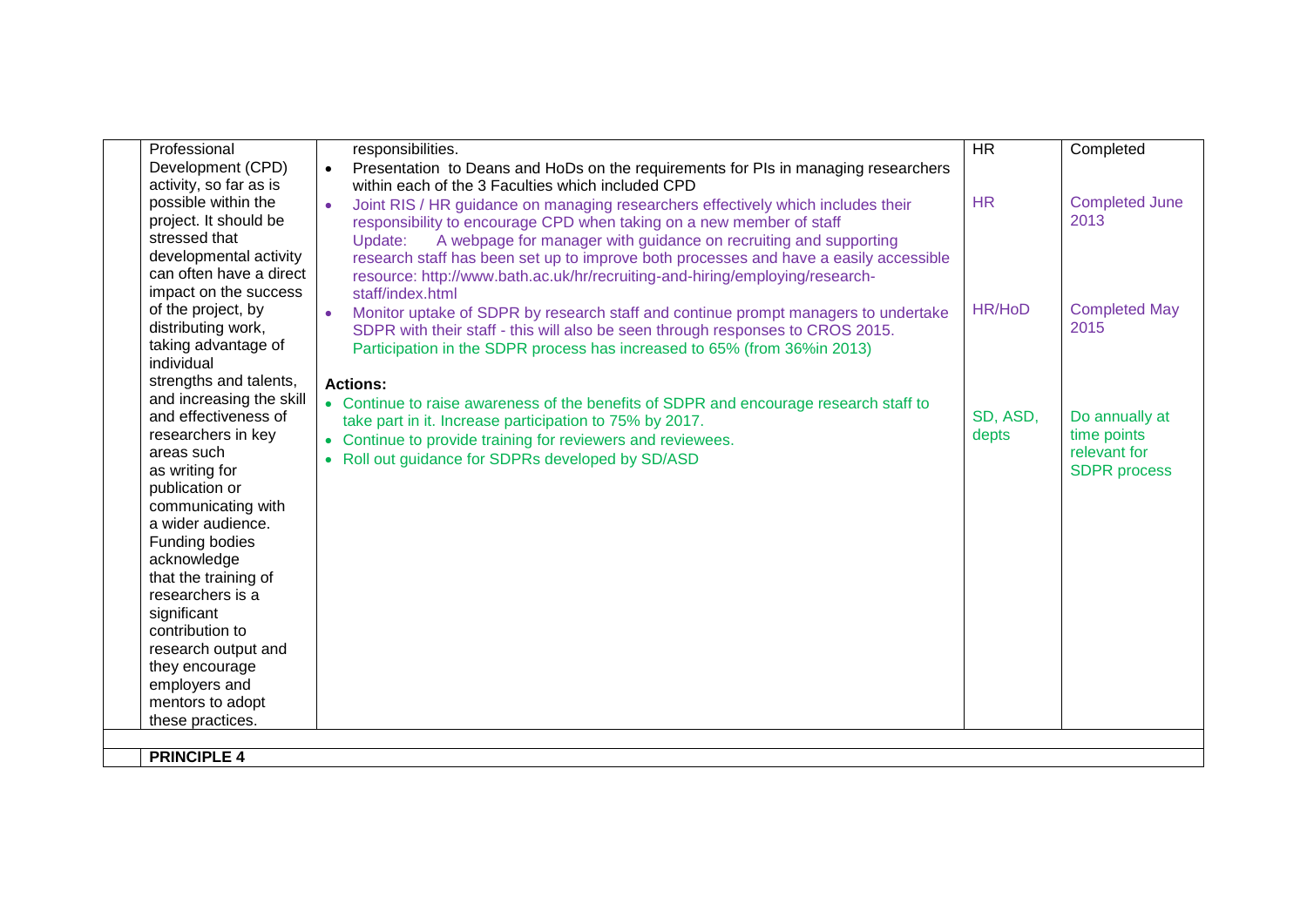|    | The importance of researchers' personal and career development, and lifelong learning, is clearly recognised and promoted at all stages of |                                                                                                                                                                                     |               |                       |
|----|--------------------------------------------------------------------------------------------------------------------------------------------|-------------------------------------------------------------------------------------------------------------------------------------------------------------------------------------|---------------|-----------------------|
|    | their career.                                                                                                                              |                                                                                                                                                                                     |               |                       |
| 10 | Researchers should                                                                                                                         | $\mathbf{o}$                                                                                                                                                                        |               |                       |
|    | be empowered by                                                                                                                            |                                                                                                                                                                                     |               |                       |
|    | having<br>a realistic                                                                                                                      | All staff are expected to take part in the Staff Development Performance Review (SDPR)<br>$\bullet$<br>scheme annually, including those responsible for reviewing. Employees should | <b>HR</b>     | Completed             |
|    | understanding of, and<br>information about, their                                                                                          | undertake their first SDPR no more than 6 months after the end of their probation period,<br>referring to the objectives set during their end of probation review                   |               |                       |
|    | own career<br>development and                                                                                                              | (http://www.bath.ac.uk/staff-development/appraisal/index.html).<br>It is possible to have the SDPR with someone other than the line manager should that                             |               |                       |
|    | career direction                                                                                                                           | be preferred.                                                                                                                                                                       |               |                       |
|    | options as well as                                                                                                                         | • A webpage for manager with guidance on recruiting and supporting research staff has                                                                                               | <b>HR</b>     | <b>Completed June</b> |
|    | taking personal                                                                                                                            | been set up to improve both processes and have a easily accessible resource:                                                                                                        |               | 2013                  |
|    | responsibility for their                                                                                                                   | http://www.bath.ac.uk/hr/recruiting-and-hiring/employing/research-staff/index.html                                                                                                  |               |                       |
|    | choices at the                                                                                                                             | Completing performance review with all members of staff is now mandatory                                                                                                            |               |                       |
|    | appropriate times.                                                                                                                         | • Monitor uptake of SDPR by research staff and continue to prompt managers to                                                                                                       |               |                       |
|    | Employers should                                                                                                                           | undertake SDPR with their staff - this will also be seen through responses to CROS                                                                                                  |               |                       |
|    | introduce appraisal                                                                                                                        | 2015. Reminders were/are send out to all reviewers and reviewees that research staff                                                                                                | <b>HR/HoD</b> | <b>Completed</b>      |
|    | systems for all                                                                                                                            | should take part in a review and training to support the process was offered. As a result                                                                                           |               | September 2014        |
|    | researchers for                                                                                                                            | participation in the SDPR process by 2015 has increased significantly to 65% (from 36%)                                                                                             |               |                       |
|    | assessing their                                                                                                                            | in 2013, data from CROS).                                                                                                                                                           |               |                       |
|    | professional<br>performance on a                                                                                                           |                                                                                                                                                                                     |               |                       |
|    | regular basis                                                                                                                              |                                                                                                                                                                                     |               |                       |
|    | and in a transparent                                                                                                                       | <b>Actions:</b>                                                                                                                                                                     | SD, ASD,      | Do annually at        |
|    | manner. It is important                                                                                                                    | • Continue to raise awareness of the benefits of SDPR and encourage research staff to<br>take part in it. Increase participation to 75% by 2017.                                    | depts         | time points           |
|    | that researchers have                                                                                                                      | • Continue to provide training for reviewers and reviewees.                                                                                                                         |               | relevant for          |
|    | access to honest and                                                                                                                       | Roll out guidance for SDPRs developed by SD/ASD                                                                                                                                     |               | <b>SDPR</b> process   |
|    | transparent advice on                                                                                                                      |                                                                                                                                                                                     |               |                       |
|    | their prospects for                                                                                                                        |                                                                                                                                                                                     |               |                       |
|    | success in their                                                                                                                           |                                                                                                                                                                                     |               |                       |
|    | preferred career.                                                                                                                          |                                                                                                                                                                                     |               |                       |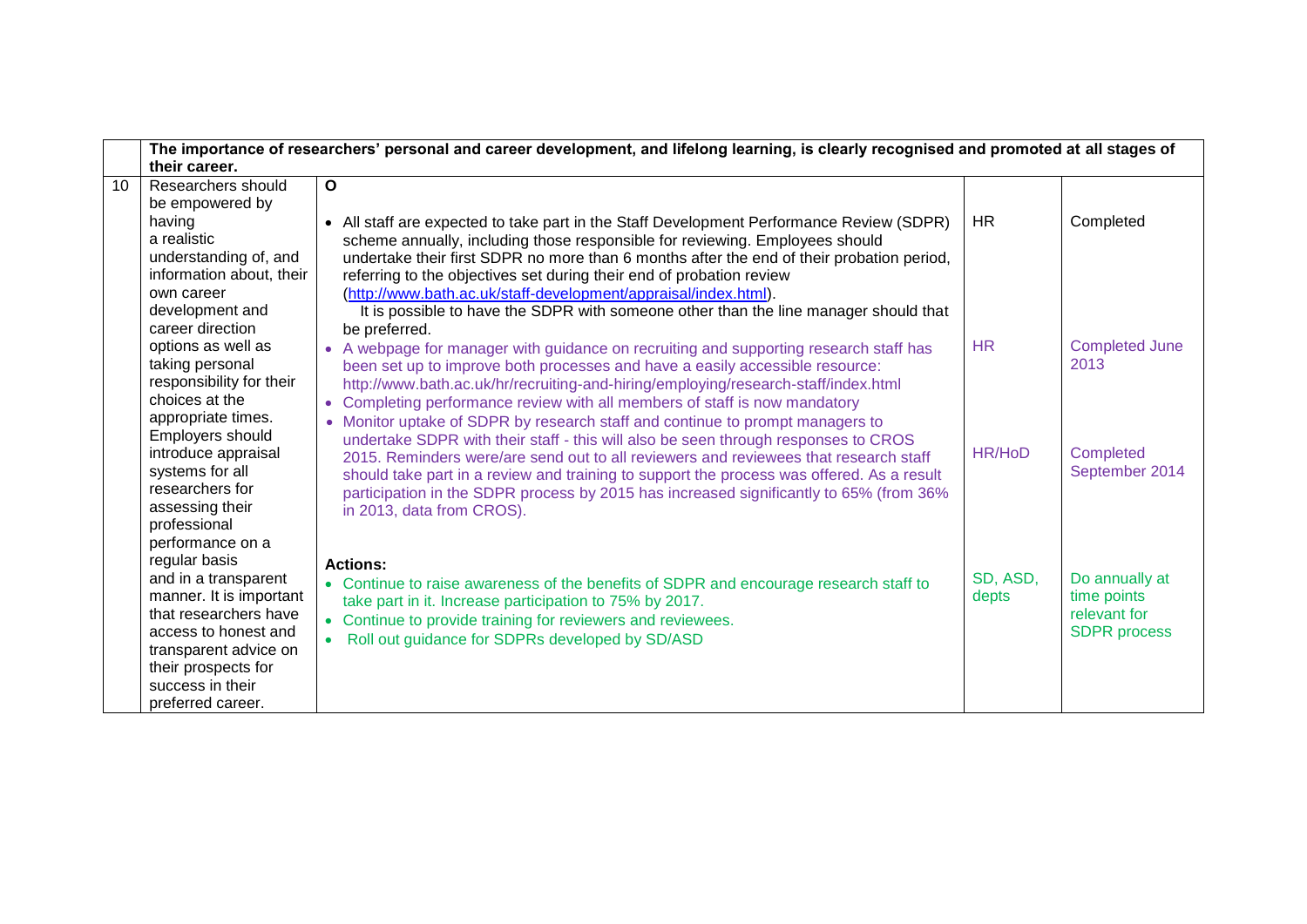| 11 | Employers will wish to                       | $\mathbf{o}$                                                                                                                                              | <b>ASD</b>                | Completed                        |
|----|----------------------------------------------|-----------------------------------------------------------------------------------------------------------------------------------------------------------|---------------------------|----------------------------------|
|    | ensure that<br>developmental                 | A review of the training provision for researchers has just taken place and as a result<br>$\bullet$<br>the Researcher Development Unit                   | <b>LTEO</b><br><b>RDU</b> |                                  |
|    | activities open to                           | (http://www.bath.ac.uk/learningandteaching/rdu/index.html) has been formed. This                                                                          |                           |                                  |
|    | researchers include                          | ensures continued provision of skills training and events for research staff.                                                                             |                           |                                  |
|    | preparation for                              | Research Staff with teaching responsibilities can attend the Bath Course in enhancing<br>$\bullet$                                                        |                           |                                  |
|    | academic practice.<br>Employers should take  | Academic practice (http://www.bath.ac.uk/learningandteaching/courses-<br>development/the-bath-course/index.html and were previously able are able to take |                           |                                  |
|    | measures to ensure                           | relevant units on the Postgraduate Certificate in Academic and Professional Practice                                                                      |                           |                                  |
|    | broad recognition of                         | The Bath Scheme for professional recognition of Teaching & Supporting Learning in HE                                                                      |                           |                                  |
|    | CPD schemes from<br>other employing          | (launch October 2013) will allow all those who support learning to be accredited.                                                                         | <b>ASD</b>                | <b>Completed</b><br>October 2013 |
|    | organisations as                             | Research staff who teach will be encouraged to take part if appropriate.                                                                                  |                           |                                  |
|    | far as possible, so that                     | <b>Action:</b>                                                                                                                                            |                           |                                  |
|    | researchers are not                          | The re-development of the Bath Course for Enhancing Academic practice in                                                                                  |                           |                                  |
|    | unduly disadvantaged<br>when moving from one | 2015/16 will include opportunities for research staff to access training and HEA<br>fellowship recognition                                                | <b>ASD</b>                | October 2016                     |
|    | employer to another.                         | Provide support for research staff who would like to write grants                                                                                         |                           |                                  |
|    |                                              | Support research staff who would like to apply for fellowships<br>$\bullet$                                                                               | <b>RIS</b>                | October2015                      |
|    |                                              | Offer regular grant writing club for staff                                                                                                                |                           |                                  |
| 12 | Employers will ensure                        | $\mathbf{o}$                                                                                                                                              | <b>ASD</b>                | Completed                        |
|    | that where researchers                       |                                                                                                                                                           | <b>LTEO</b>               |                                  |
|    | are provided with                            | • Researchers can take part in the 'Intensive Training and Development of Graduate                                                                        | <b>RDU</b>                |                                  |
|    | teaching and<br>demonstrating                | Teaching Associates' (http://www.bath.ac.uk/learningandteaching/events-<br>workshops/coursepages/gta_and_pgr_training.php)                                |                           |                                  |
|    | opportunities as part of                     | • Research Staff is also able to engage in the Bath Course in Enhancing Academic                                                                          |                           |                                  |
|    | their career                                 | Practice (if appropriate for them)                                                                                                                        |                           |                                  |
|    | development,<br>suitable training and        | (http://www.bath.ac.uk/learningandteaching/professional/BCEAP/bceap-about.php)                                                                            |                           |                                  |
|    | support is provided.                         | Research Staff is also encouraged to deliver skills sessions on the generic skills training<br>programme for PGRs. Training for this is available.        |                           |                                  |
|    |                                              | Developed and ran 'Introduction to teaching for research staff'. This was an intensive 1<br>$\bullet$                                                     | <b>ASD</b>                | <b>Completed June</b>            |
|    |                                              | day course for 10 staff and received excellent feedback. We have now integrated this                                                                      |                           | 2015                             |
|    |                                              | into our annual development programme.                                                                                                                    |                           |                                  |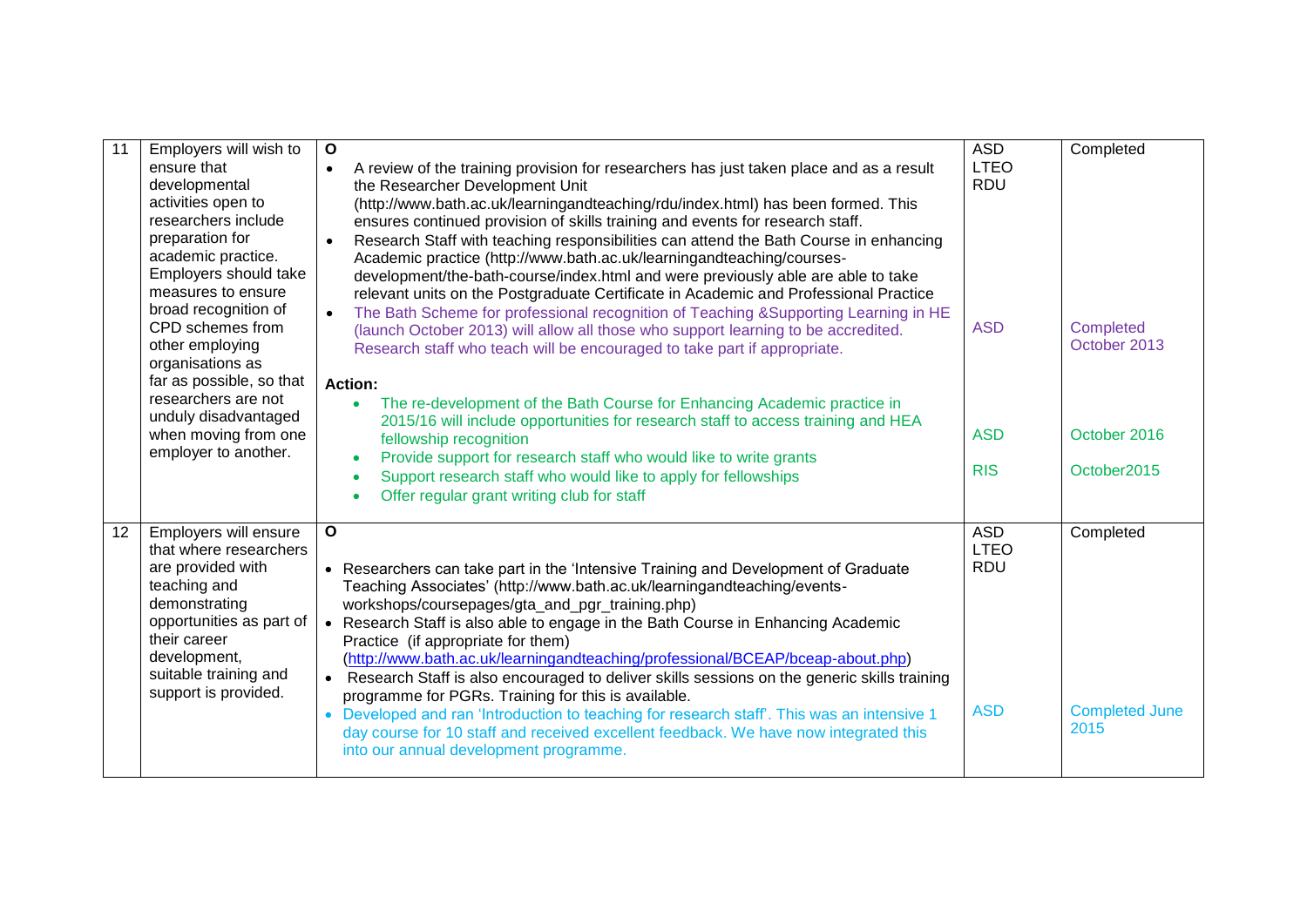|    |                                                                                                                                                                                                                                    | <b>Action:</b><br>• Provide opportunities for research staff who would like to teach<br>Support and development for Research Staff who teach will be considered as part of the<br>University's QA Code of Practice review in 2015/16<br>Support, formal recognition and development for Research Staff who supervise PhD<br>$\bullet$<br>students will be considered as part of the University's QA Code of Practice review in<br>2015/16                                                                                                                                                                                                                                                                                                                                                                                                                                                                                                                                                                                                                                                                                                                                                         | <b>PVC</b><br>(Research,<br>L&T), LTEO<br>, HR<br>with input<br>from<br>academic<br>depts | September 2016                                                           |
|----|------------------------------------------------------------------------------------------------------------------------------------------------------------------------------------------------------------------------------------|---------------------------------------------------------------------------------------------------------------------------------------------------------------------------------------------------------------------------------------------------------------------------------------------------------------------------------------------------------------------------------------------------------------------------------------------------------------------------------------------------------------------------------------------------------------------------------------------------------------------------------------------------------------------------------------------------------------------------------------------------------------------------------------------------------------------------------------------------------------------------------------------------------------------------------------------------------------------------------------------------------------------------------------------------------------------------------------------------------------------------------------------------------------------------------------------------|-------------------------------------------------------------------------------------------|--------------------------------------------------------------------------|
| 13 | Employers and<br>researchers can often<br>benefit if researchers<br>have an input into<br>policy and practice<br>through appropriate<br>representation at staff<br>meetings and on<br>organisation or<br>management<br>committees. | $\Omega$<br>• The Chair of the Research Staff Working Group (RSWG)<br>(http://www.bath.ac.uk/research/researchers/rswg/l) largely made up of research staff<br>and early career academics, reports to the University Research Committee (URC) and<br>informs the RSWG of decisions taken by the URC.<br>• The Code of Practice for the employment of research staff states (section 4.1)<br>'Research staff should have membership by right on those Departmental<br>Committees that are currently inclusive of all lecturing staff, and proportional<br>representation on other Committees' and that 'Research Staff should be invited to<br>Departmental away-days and other meetings that facilitate end-of-year analysis of<br>Departmental performance.' Compliance to this varies from department to department.<br>• Attendance of research staff in the focus groups for the formulation of the new UoB<br>People Strategy<br>• Mechanical Engineering have now a research staff representative on their departmental<br>research committee.<br><b>Actions:</b><br>• Consider how to increase transparency of decision making processes to staff who aren't<br>in the relevant committees | <b>RSWG</b><br><b>HR</b><br>dept<br>depts                                                 | Completed<br>Completed<br><b>Completed May</b><br>2015<br>September 2016 |
| 14 | Mentoring<br>arrangements should<br>be supported<br>by employers as a key                                                                                                                                                          | O<br>• A mentoring scheme for researchers is being implemented. A successful pilot has been<br>run in 2012/13. After the initial pilot in the Faculty of Science the mentoring circles for<br>researchers were reviewed and successfully rolled out across the University. 43                                                                                                                                                                                                                                                                                                                                                                                                                                                                                                                                                                                                                                                                                                                                                                                                                                                                                                                     | <b>RDU</b>                                                                                | <b>Completed</b><br>February 2015                                        |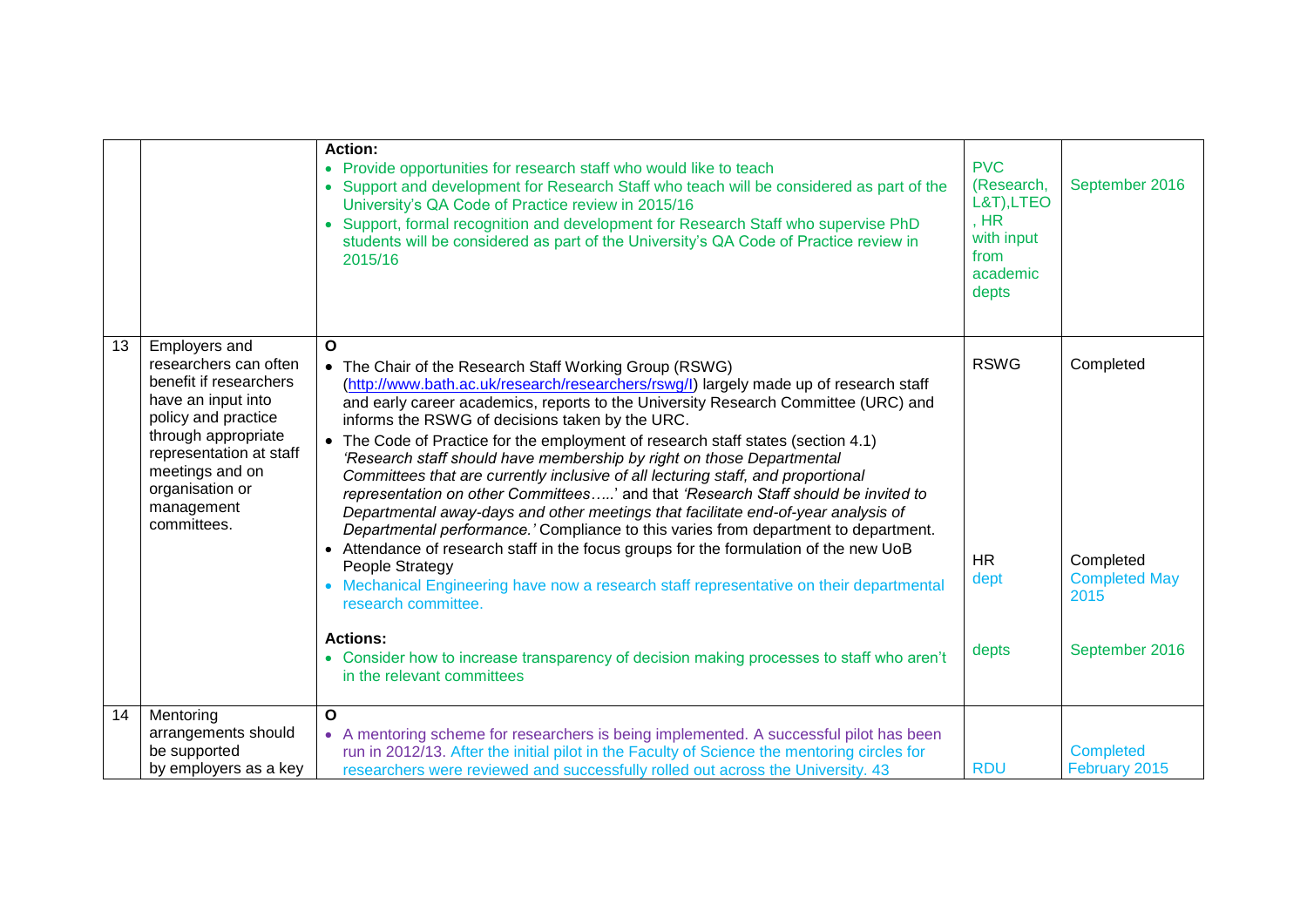|                | mechanism for career<br>development and<br>enhancement.                                                                                                                                                                                                                                                          | members of research and academic staff participated in the University wide circles<br>sharing experiences and supporting each other. Feedback was very positive with<br>researchers appreciating perspective from others.                                                                                                                                                                                                                                                                                                                                                                                                                                                                                                                                                                                                                                                                                                                                          |                                       |              |
|----------------|------------------------------------------------------------------------------------------------------------------------------------------------------------------------------------------------------------------------------------------------------------------------------------------------------------------|--------------------------------------------------------------------------------------------------------------------------------------------------------------------------------------------------------------------------------------------------------------------------------------------------------------------------------------------------------------------------------------------------------------------------------------------------------------------------------------------------------------------------------------------------------------------------------------------------------------------------------------------------------------------------------------------------------------------------------------------------------------------------------------------------------------------------------------------------------------------------------------------------------------------------------------------------------------------|---------------------------------------|--------------|
|                |                                                                                                                                                                                                                                                                                                                  | Action:<br>• Develop and launch individual mentoring scheme for all staff in Education and research<br>job family                                                                                                                                                                                                                                                                                                                                                                                                                                                                                                                                                                                                                                                                                                                                                                                                                                                  | E&D                                   | October 2015 |
|                |                                                                                                                                                                                                                                                                                                                  |                                                                                                                                                                                                                                                                                                                                                                                                                                                                                                                                                                                                                                                                                                                                                                                                                                                                                                                                                                    |                                       |              |
|                | <b>PRINCIPLE 5</b><br>lifelong learning.                                                                                                                                                                                                                                                                         | Individual researchers share the responsibility for and need to pro-actively engage in their own personal and career development, and                                                                                                                                                                                                                                                                                                                                                                                                                                                                                                                                                                                                                                                                                                                                                                                                                              |                                       |              |
| $\mathbf{1}$   | Researchers are<br>employed to advance<br>knowledge and should<br>exercise and develop<br>increased capacity for<br>independent, honest<br>and critical thought<br>throughout their<br>careers.                                                                                                                  | A-no additional action required at this time<br>This is evident in the Research strategy (http://www.bath.ac.uk/research/pdf/research-<br>strategy-2013-2016.pdf)                                                                                                                                                                                                                                                                                                                                                                                                                                                                                                                                                                                                                                                                                                                                                                                                  | PVC -R                                | Completed    |
| $\overline{2}$ | Researchers should<br>develop their ability to<br>transfer and exploit<br>knowledge where<br>appropriate<br>and facilitate its use in<br>policy making and the<br>commercialisation of<br>research for the<br>benefit of their<br>employing<br>organisation, as well<br>as the wider society<br>and economy as a | A-no additional action required at this time<br>• The Researcher Development Unit and The Research Development Support Office offer<br>a variety of workshops and events to encourage researchers to engage with<br>commercialisation of their research<br>(http://www.bath.ac.uk/research/researchers/careerdev/courses/courses.html#CR),<br>knowledge transfer (http://www.bath.ac.uk/kta/) and transfer of research into policy.<br>• We also have an annual photo competition, Images of research, that encourages<br>engagement with the public (http://www.bath.ac.uk/research/about/imagesofresearch/).<br>Research Staff is reminded of the opportunities regularly via the monthly newsletter.<br>$\bullet$<br>Since summer 2012 we have a Public Engagement unit that offers individual support to<br>researchers for Public Engagement activities and also runs workshops on Public<br>Engagement (http://www.bath.ac.uk/marketing/public-engagement/). | <b>RS</b><br><b>RDU</b><br><b>RIS</b> | Completed    |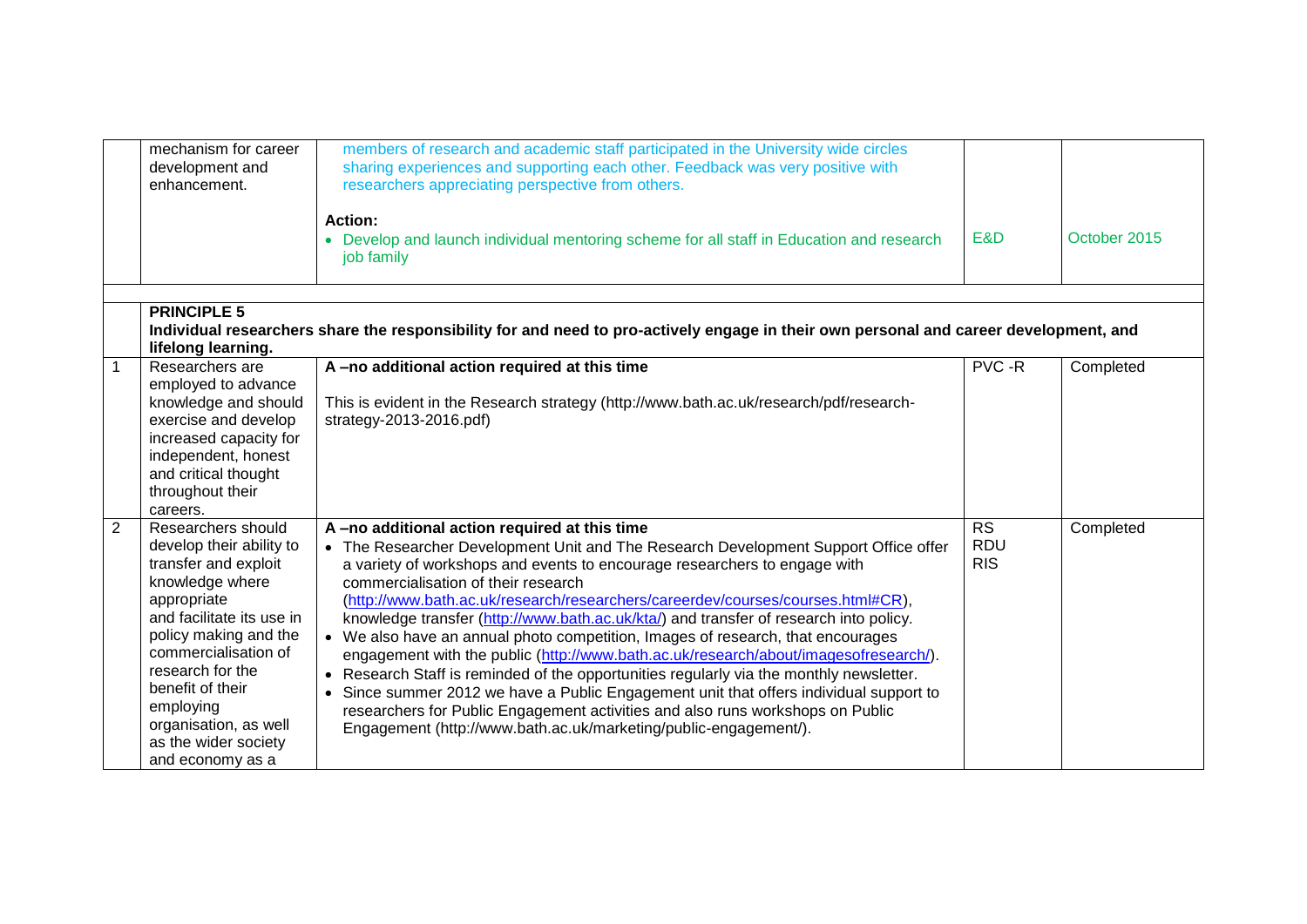|   | whole.                                                                                                                                                                                                                                       |                                                                                                                                                                                                                                                                                                                                                                                                                                                                                                                                                                                                                                                                                                                                                                                                                                                                                                                                                                                                                                                                                                                                                                                                                                                                                                                                                  |                                                           |                                                                                 |
|---|----------------------------------------------------------------------------------------------------------------------------------------------------------------------------------------------------------------------------------------------|--------------------------------------------------------------------------------------------------------------------------------------------------------------------------------------------------------------------------------------------------------------------------------------------------------------------------------------------------------------------------------------------------------------------------------------------------------------------------------------------------------------------------------------------------------------------------------------------------------------------------------------------------------------------------------------------------------------------------------------------------------------------------------------------------------------------------------------------------------------------------------------------------------------------------------------------------------------------------------------------------------------------------------------------------------------------------------------------------------------------------------------------------------------------------------------------------------------------------------------------------------------------------------------------------------------------------------------------------|-----------------------------------------------------------|---------------------------------------------------------------------------------|
| 3 | Researchers should<br>recognise their<br>responsibility<br>to conduct and<br>disseminate research<br>results in an honest<br>and ethical manner<br>and to contribute to the<br>wider body of<br>knowledge.                                   | A - no additional action required<br>• The University seeks to promote the highest standards of scientific and professional<br>integrity and to give due consideration to the ethical, social and environmental issues<br>arising from our activities (http://www.bath.ac.uk/research/ethics/).<br>• The University has a Good Practice Code for Research<br>(http://www.bath.ac.uk/opp/resources.bho/Senate_Final_Good_Practice.doc). This is<br>send to all researchers at the start of their time here in Bath. Researchers are also made<br>aware of it during the Induction for Research Staff.<br>• An Ethics form, must be completed before a Research Grant application is submitted to<br>an external body (http://www.bath.ac.uk/research/ethics/).<br>• An online ethics course is available for all staff and students and promoted regularly.<br>• The Bath Course in Academic Practice covers research ethics and governance<br>(http://www.bath.ac.uk/learningandteaching/professional/BCEAP/bceap-about.php).<br>The Concordat to support research integrity is send to all research staff in welcome email<br>$\bullet$<br>from staff development manager<br>• A mandatory online module on research integrity has been developed and will be rolled<br>out across the University. Completion will be monitored by departments. | <b>RS</b><br><b>ASD</b><br>EC<br><b>RDU</b><br><b>ASD</b> | Completed<br><b>Completed</b><br>November 2014<br><b>Completed July</b><br>2015 |
| 4 | Researchers should<br>also be aware that the<br>skills and<br>achievements required<br>to move on from a<br>research position may<br>not be the same as the<br>skills and<br>achievements which<br>they displayed to<br>reach that position. | A - no additional action required<br>The University has recently formed the Researcher Development Unit<br>(http://www.bath.ac.uk/learningandteaching/rdu/index.php) showing its ongoing commitment<br>to continuing the extensive information and training for researchers. The Unit promotes<br>continuing professional development to early career researchers ensuring that researchers<br>are aware of the importance of transferable skills.                                                                                                                                                                                                                                                                                                                                                                                                                                                                                                                                                                                                                                                                                                                                                                                                                                                                                               | <b>RS</b><br><b>RDU</b>                                   | Completed                                                                       |
| 5 | Researchers should                                                                                                                                                                                                                           | A - no additional action required                                                                                                                                                                                                                                                                                                                                                                                                                                                                                                                                                                                                                                                                                                                                                                                                                                                                                                                                                                                                                                                                                                                                                                                                                                                                                                                | $\overline{\text{RS}}$                                    | Completed                                                                       |
|   | recognise that the<br>primary responsibility<br>for managing and                                                                                                                                                                             | Our provision is based on researchers taking responsibility for their own development. We<br>provide information about training and events via email, website etc and researchers need                                                                                                                                                                                                                                                                                                                                                                                                                                                                                                                                                                                                                                                                                                                                                                                                                                                                                                                                                                                                                                                                                                                                                           | <b>RDU</b><br>CAS                                         |                                                                                 |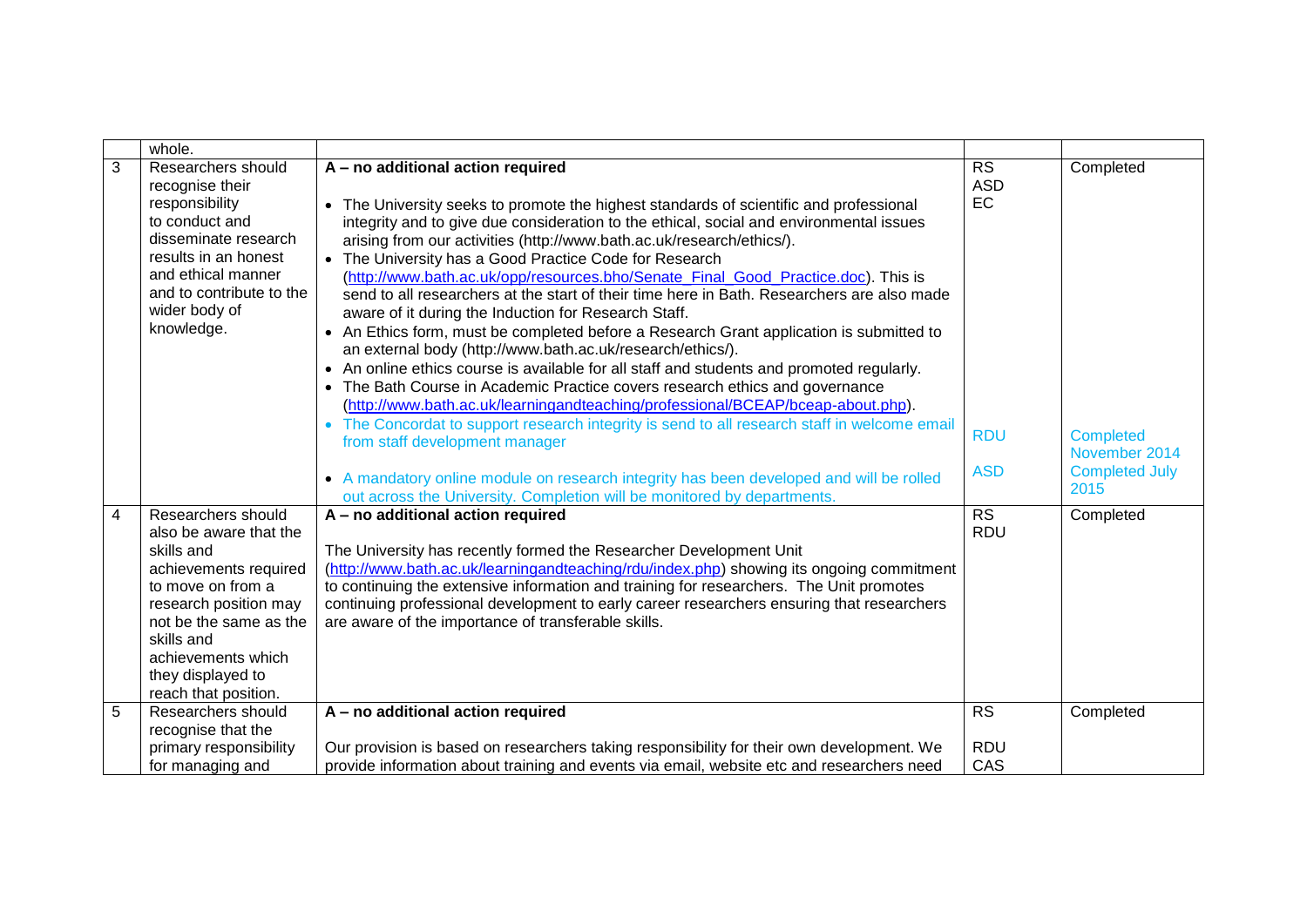|   | pursuing their career is<br>theirs. Accordingly,<br>they should identify<br>training needs and              | to take the initiative to attend.<br>• Researchers are made aware during induction, career development and generic skills<br>training events that the primary responsibility for managing and pursuing their career is<br>theirs.                                                                                                                 |                |                                     |
|---|-------------------------------------------------------------------------------------------------------------|---------------------------------------------------------------------------------------------------------------------------------------------------------------------------------------------------------------------------------------------------------------------------------------------------------------------------------------------------|----------------|-------------------------------------|
|   | actively seek out<br>opportunities<br>for learning and<br>development in order<br>to further that career    | • Starting research staff is being sent a copy of the Concordat and the Code of Practice for<br>the Employment of Research staff.<br>• The Code of Practice for the employment of research staff (section 7) emphasises that<br>the responsibility for managing their career is on the researcher and suggests key<br>behaviours for researchers. |                |                                     |
|   | and take personal<br>responsibility for their<br>choices. Research<br>managers and                          | • RSWG (staff development manager and careers advisor) to continue to make research<br>staff aware of Code of Practice for the Employment of Research staff and Departmental<br>Research Staff Co-ordinator in welcome email<br>• RSWG to remind all Heads of Departments of Code of Practice for the Employment of                               | <b>RDU/CAS</b> | <b>Completed</b><br><b>May 2014</b> |
|   | employers also have a<br>responsibility to<br>provide honest advice<br>and appropriate                      | <b>Research Staff</b>                                                                                                                                                                                                                                                                                                                             | <b>RSWG</b>    | <b>Completed</b><br><b>May 2014</b> |
|   | structures, and to<br>equip researchers with<br>the tools to manage<br>their own careers.                   |                                                                                                                                                                                                                                                                                                                                                   |                |                                     |
|   | Research managers<br>should encourage<br>research staff under<br>their supervision to                       |                                                                                                                                                                                                                                                                                                                                                   |                |                                     |
|   | attend appropriate<br>training and career<br>development courses<br>and events.                             |                                                                                                                                                                                                                                                                                                                                                   |                |                                     |
| 6 | Researchers should<br>ensure that their                                                                     | $\mathbf{o}$                                                                                                                                                                                                                                                                                                                                      |                |                                     |
|   | career development<br>requirements and<br>activities are regularly<br>discussed, monitored<br>and evaluated | Measures are in place to make researchers aware of the procedures in place to help them<br>monitor and evaluate their career:<br>• Researchers are encouraged at the induction event for research staff to regularly review<br>their career development.                                                                                          | <b>RS</b>      | Completed                           |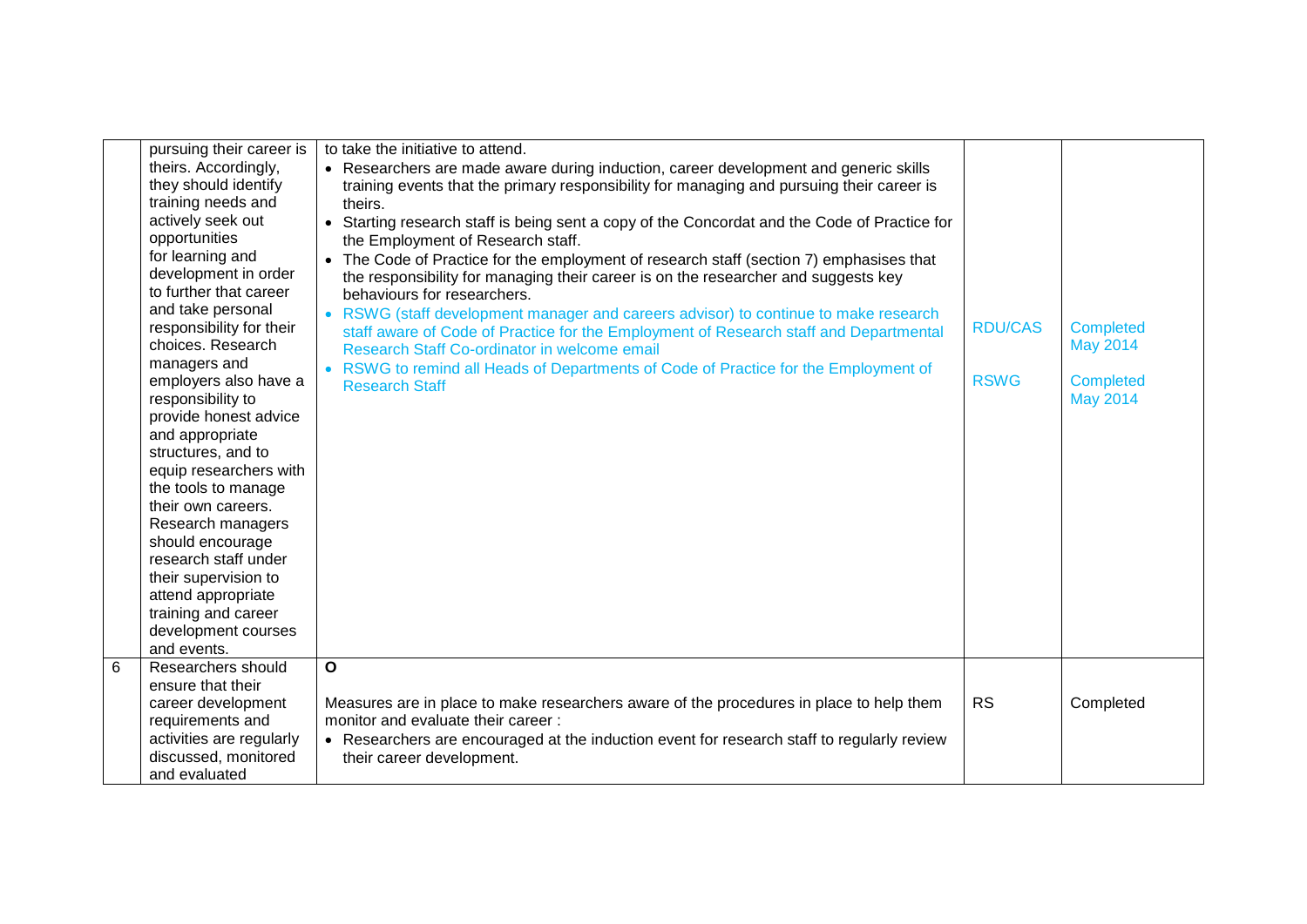|   | throughout the year in  | • Researchers are regularly invited for career development advice/interviews.                                   |            |                      |
|---|-------------------------|-----------------------------------------------------------------------------------------------------------------|------------|----------------------|
|   | discussion with their   | • All staff are expected to take part in the Staff development performance review (SDPR)                        |            |                      |
|   | research manager and    | scheme annually .Staff Development provides training on how to conduct an SDPR and                              |            |                      |
|   | mentor, and that they   | how to get the most out of your SDPR (http://www.bath.ac.uk/staff-                                              |            |                      |
|   | commit themselves       | development/appraisal/index.html)                                                                               |            |                      |
|   | fully to all such       | Annual Performance review is now mandatory for all staff (since 2013).                                          |            |                      |
|   | activities. Researchers | • A log of all CPD activities taken at the University can be obtained on request. Since                         |            |                      |
|   | are encouraged to       | implementation of the new itrent system staff can view their course attendance/learning                         |            |                      |
|   | record their Personal   | record anytime through employee self-service                                                                    |            |                      |
|   | Development Planning    | • The RDU team will attend staff meetings in each Department to remind all staff of the                         | <b>RDU</b> | Completed            |
|   | (PDP) and CPD           | training we offer, training requirements and to introduce the RDF as a tool for planning                        |            | December 2013        |
|   | activities, a log of    | development activities                                                                                          |            |                      |
|   | which may be            | The Researcher Development Unit will launch the development programmes for<br>$\bullet$                         |            |                      |
|   | presented to current    | academics, research staff and PhD students at the same time emphasizing a coherent                              | <b>RDU</b> | <b>Completed</b>     |
|   | and future employers    | approach and the importance of skills training for all. The programmes were launched                            |            | September 2014       |
|   | as appropriate.         | together. We are aiming to increase the coherence of the programmes by academic                                 |            |                      |
|   |                         | year.                                                                                                           |            |                      |
|   |                         | • Lunchtime career networking sessions for research staff will be set up to facilitate                          | <b>CAS</b> | <b>Completed May</b> |
|   |                         | discussions and support around career development and progression and to help create                            |            | 2014                 |
|   |                         | a community of research staff. The sessions started in autumn 2013 and are taking place                         |            |                      |
|   |                         | ~ 3 months. In 2013-14 over 40 research staff attended the sessions.                                            |            |                      |
|   |                         |                                                                                                                 |            |                      |
|   | <b>PRINCIPLE 6</b>      |                                                                                                                 |            |                      |
|   |                         | Diversity and equality must be promoted in all aspects of the recruitment and career management of researchers. |            |                      |
| 1 | The UK legislative      | A - no additional action required at this time                                                                  | E&D        | Completed            |
|   | framework outlaws       |                                                                                                                 |            |                      |
|   | discrimination          | The University of Bath is committed to promoting diversity and equality of opportunity for<br>$\bullet$         |            |                      |
|   | on the basis of age,    | all staff and students. The purpose of this Scheme is to ensure that students, staff and                        |            |                      |
|   | disability, sex, sexual | visitors regardless of gender, trans1 status, race or disability are treated with equity.                       |            |                      |
|   | orientation, race or    |                                                                                                                 |            |                      |
|   | religion. It also       | Single Equality Scheme and Action Plan: http://www.bath.ac.uk/equalities/pdf/SES-<br>$\bullet$                  |            |                      |
|   | requires public bodies  | revised_June_2011.pdf                                                                                           |            |                      |
|   | to take positive steps  |                                                                                                                 |            |                      |
|   | to promote equality,    |                                                                                                                 |            |                      |
|   | based on evidence       |                                                                                                                 |            |                      |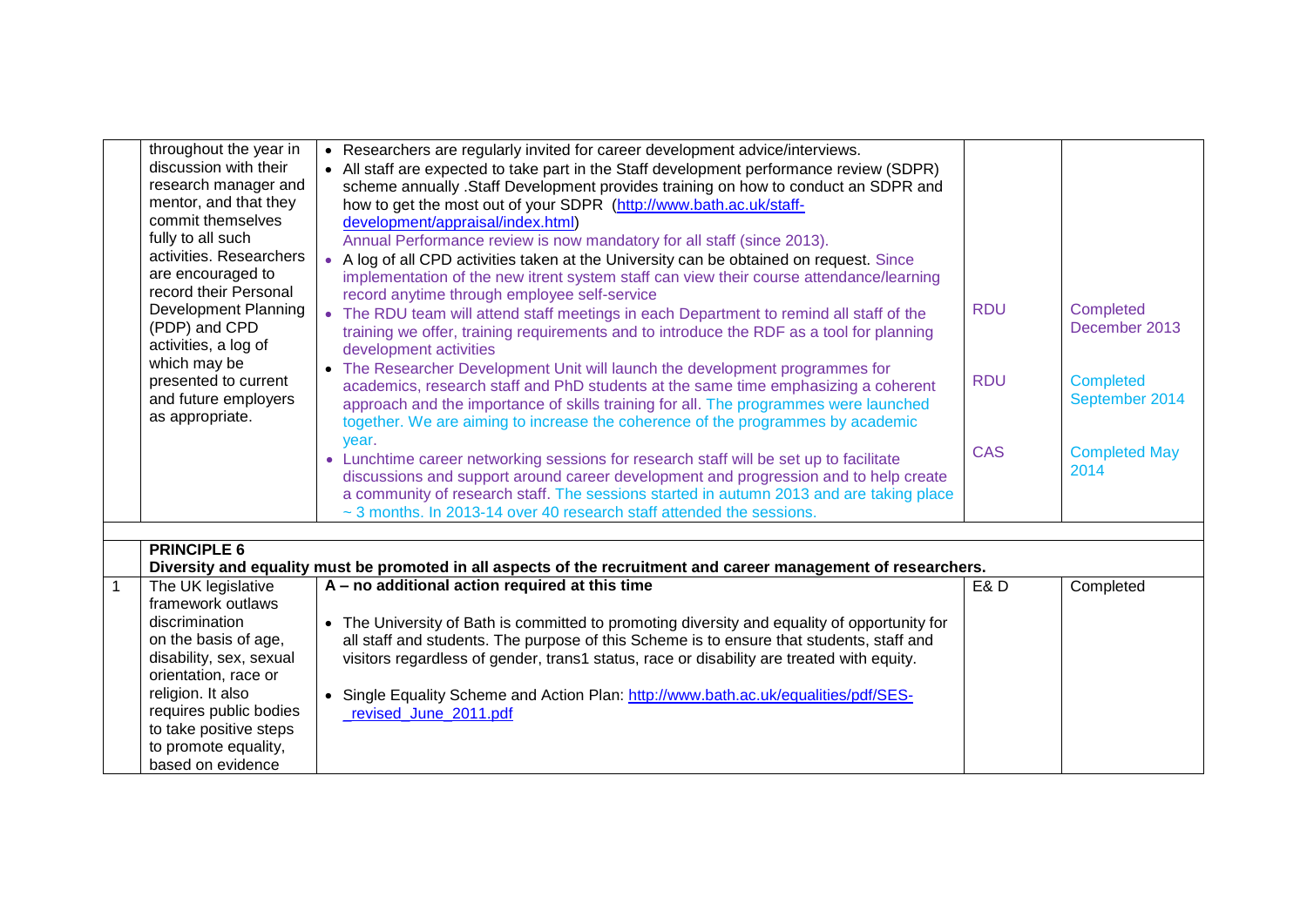|                | and priorities, and to<br>develop specific<br>schemes and action<br>plans related to<br>gender, race<br>and disability to<br>address specific<br>issues of<br>underrepresentation                                                                                                                                                                                 |                                                                                                                                                                                                                                                                                                                                                                                                                                                                                                                                                                                                                                                                                                                                                                                                                                                                                                    |                                                     |           |
|----------------|-------------------------------------------------------------------------------------------------------------------------------------------------------------------------------------------------------------------------------------------------------------------------------------------------------------------------------------------------------------------|----------------------------------------------------------------------------------------------------------------------------------------------------------------------------------------------------------------------------------------------------------------------------------------------------------------------------------------------------------------------------------------------------------------------------------------------------------------------------------------------------------------------------------------------------------------------------------------------------------------------------------------------------------------------------------------------------------------------------------------------------------------------------------------------------------------------------------------------------------------------------------------------------|-----------------------------------------------------|-----------|
|                | or lack of progression.                                                                                                                                                                                                                                                                                                                                           |                                                                                                                                                                                                                                                                                                                                                                                                                                                                                                                                                                                                                                                                                                                                                                                                                                                                                                    |                                                     |           |
| $\overline{2}$ | As is the case for<br>society as a whole, UK<br>research will benefit<br>from increasing<br>equality and diversity<br>in the recruitment and<br>retention of<br>researchers.<br>The Concordat<br>encourages the<br>recruitment and<br>retention of<br>researchers from the<br>widest pool<br>of available talent,<br>including those from<br>diverse backgrounds. | A - no additional action required at this time<br>The University of Bath is committed to recruiting a high quality workforce with appropriate<br>expertise and experience. Equality of opportunity is a core value of the University and<br>recruitment and selection procedures have been designed to provide ways to assess and<br>appoint the most capable and effective employees while ensuring that all individuals are<br>treated with fairness and sensitivity. It is the University's policy to recruit the most<br>appropriate person for each approved vacancy regardless of age, color, race, ethnic origin,<br>family circumstances, nationality, religion, sexual orientation, marital status, gender, socio-<br>economic status or disability.<br>Recruitment and Selection Code of Practice:<br>http://www.bath.ac.uk/hr/working/recruitment/approvaltorecruit/codeofpractice.html | <b>HR</b>                                           | Completed |
| 3              | It should be<br>emphasised that the<br>demanding nature of<br>research careers has a<br>disproportionate<br>effect on certain<br>groups. We strongly<br>recommend                                                                                                                                                                                                 | A - no additional action required<br>• Bath is holder of the Athena Swann Bronze Award and committed to upholding the<br>principles laid out in it http://www.bath.ac.uk/equalities/activities/athenaswan/<br>• E &D hold regular lunchtime networking sessions with a short talk (e.g. on mentoring) for<br>all female staff<br>E&D in collaboration with Vitae and UKRC ran a 1 day regional event on 'Sustaining<br>Women's Career Progress in Science, Engineering & Technology'                                                                                                                                                                                                                                                                                                                                                                                                               | E&D<br><b>ASD</b><br><b>HR</b><br>CAS<br><b>RDU</b> | Completed |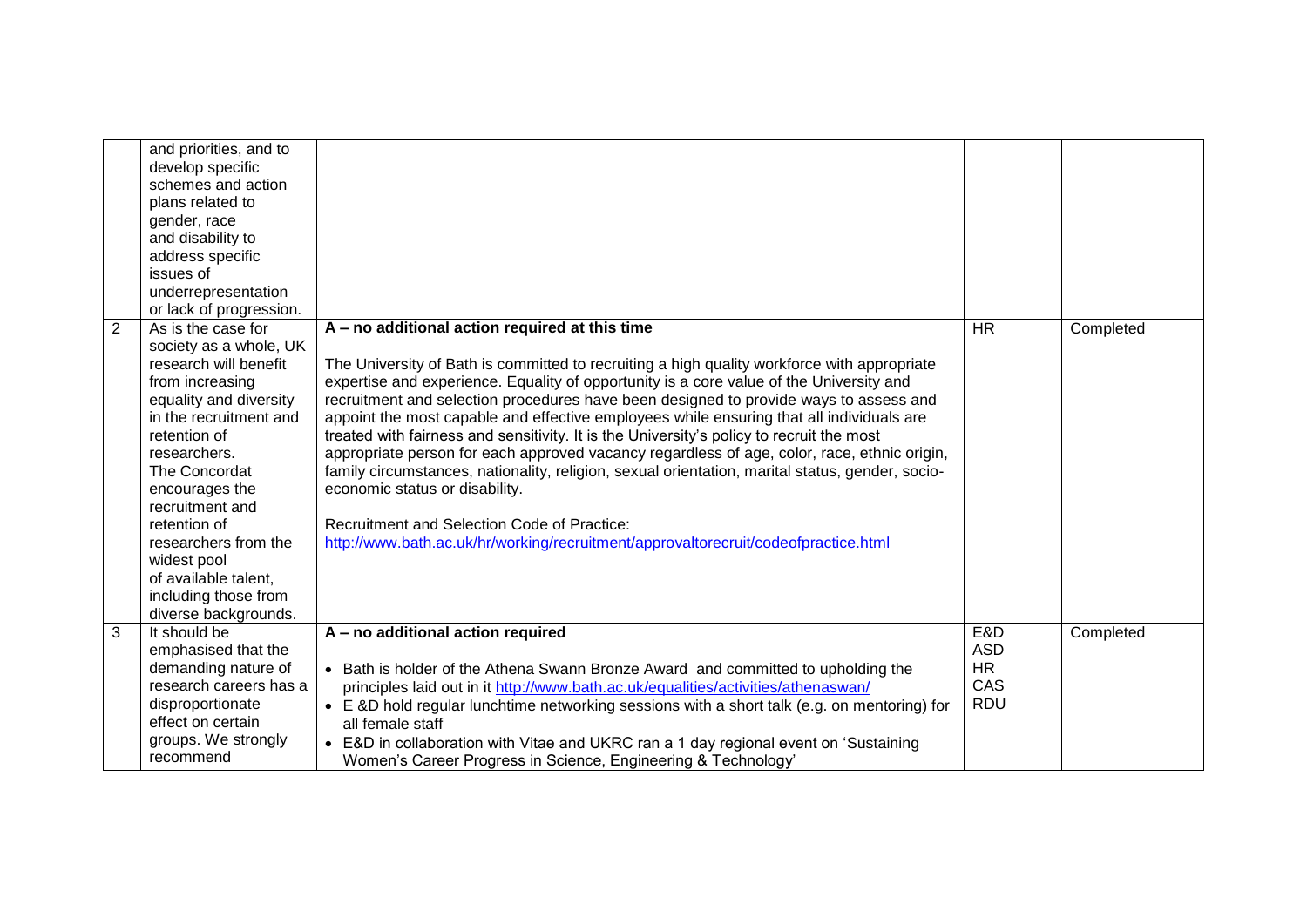|                         | that all members of the<br>UK research<br>community<br>actively address the<br>disincentives and<br>indirect obstacles to<br>retention and<br>progression in<br>research careers<br>which may<br>disproportionately<br>impact on some<br>groups more than<br>others.                                                | (http://www.bath.ac.uk/universitysecretary/equalities/events/setconf300910.html)<br>• We are actively participating in the 'Every researcher Counts' Initiative from Vitae/Hefce<br>• Parents and Carers Flexible Working Policy<br>http://www.bath.ac.uk/hr/atozhrdocs/parentsandcarers.html<br>. The Career Advisor for Research Staff provides individual tailored careers guidance.<br>• We offer the opportunity of 6 sessions of 1-1 coaching with a qualified coach to research<br>staff to support them in addressing potential issues<br>http://www.bath.ac.uk/learningandteaching/rdu/researchersatbath/coaching.html<br>• The University has been successful in renewing its Athena Swan Award<br>(http://www.bath.ac.uk/equalities/activities/athenaswan/) and two departments<br>(Pharmacy and Mechanical Engineering) have been successful in achieving bronze<br>awards with four more departments in the process of applying.<br>• The E&D team has continued to offer a series of lunchtime workshops focused on<br>women in academia/science. These sessions are regularly attended by 20+ staff from<br>across the University including research staff. | E&D       | <b>Completed June</b><br>2015 |
|-------------------------|---------------------------------------------------------------------------------------------------------------------------------------------------------------------------------------------------------------------------------------------------------------------------------------------------------------------|----------------------------------------------------------------------------------------------------------------------------------------------------------------------------------------------------------------------------------------------------------------------------------------------------------------------------------------------------------------------------------------------------------------------------------------------------------------------------------------------------------------------------------------------------------------------------------------------------------------------------------------------------------------------------------------------------------------------------------------------------------------------------------------------------------------------------------------------------------------------------------------------------------------------------------------------------------------------------------------------------------------------------------------------------------------------------------------------------------------------------------------------------------------------------|-----------|-------------------------------|
|                         |                                                                                                                                                                                                                                                                                                                     | <b>Actions:</b><br>• Improve and disseminate guidance on maternity/paternity/adoption leave for staff on<br>externally funded contracts. Keep guidance under review                                                                                                                                                                                                                                                                                                                                                                                                                                                                                                                                                                                                                                                                                                                                                                                                                                                                                                                                                                                                        | <b>HR</b> | December 2015                 |
| $\overline{\mathbf{4}}$ | Employers should<br>ensure that the<br>working conditions for<br>researchers provide<br>the flexibility<br>necessary for<br>successful research<br>performance in line<br>with legal<br>requirements.<br>Employers should<br>recognise that for<br>parents and others<br>who have taken career<br>breaks, including | A - no additional action required<br>See 6.5 for more details.<br>• Parents and Carers Flexible Working Policy<br>http://www.bath.ac.uk/hr/atozhrdocs/parentsandcarers.html<br>• The University is also committed to upholding the principles laid out in the Athena SWAN<br>agenda.                                                                                                                                                                                                                                                                                                                                                                                                                                                                                                                                                                                                                                                                                                                                                                                                                                                                                       | <b>HR</b> | Completed                     |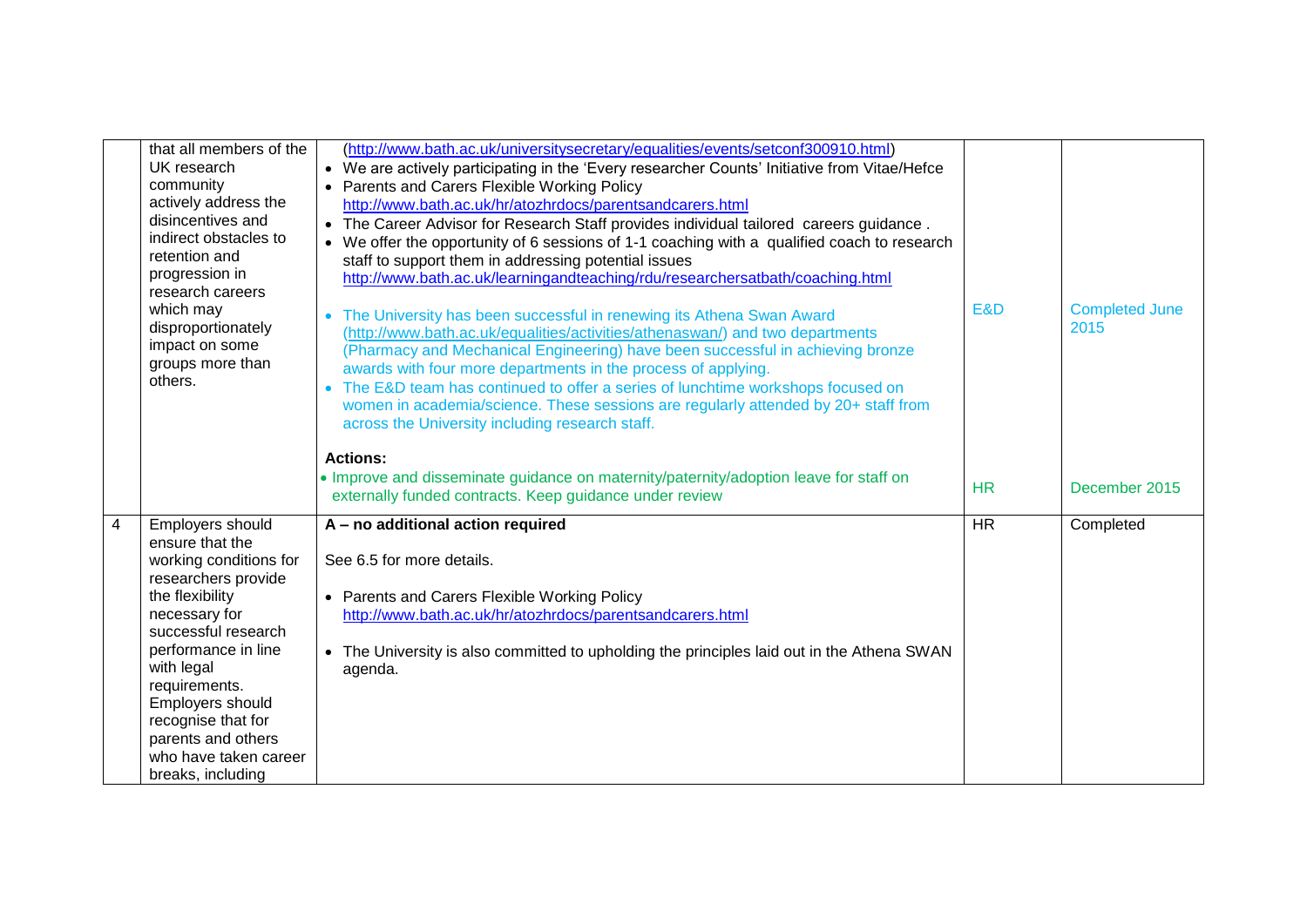|   | parental leave, have<br>worked part-time, or<br>have taken atypical<br>routes into research,<br>the "early career"<br>period may be<br>prolonged, and this<br>may be a time where<br>the risk of attrition from<br>the research path is<br>most acute. Working<br>conditions should<br>allow both female and<br>male researchers to<br>combine family and<br>work, children and<br>career. |                                                                                                                                                                                                                                                                                                               |           |           |
|---|--------------------------------------------------------------------------------------------------------------------------------------------------------------------------------------------------------------------------------------------------------------------------------------------------------------------------------------------------------------------------------------------|---------------------------------------------------------------------------------------------------------------------------------------------------------------------------------------------------------------------------------------------------------------------------------------------------------------|-----------|-----------|
| 5 | It is important for<br>employers to respond<br>flexibly to requests for<br>changed work patterns<br>and to<br>resist instant refusals<br>on the assumption<br>that, because research<br>has always been<br>carried out in<br>a particular way, it<br>cannot be done<br>differently.                                                                                                        | A - no additional action required<br>• A flexible working hour scheme is in place and is being promoted<br>http://www.bath.ac.uk/hr/working/absence/flexible-working/index.html<br>• Or if eligible: Parents and Carers Flexible working Policy:<br>http://www.bath.ac.uk/hr/atozhrdocs/parentsandcarers.html | <b>HR</b> | Completed |
| 6 | Funders should<br>continue to ensure that<br>their funding<br>mechanisms and<br>policies are adapted to                                                                                                                                                                                                                                                                                    |                                                                                                                                                                                                                                                                                                               |           |           |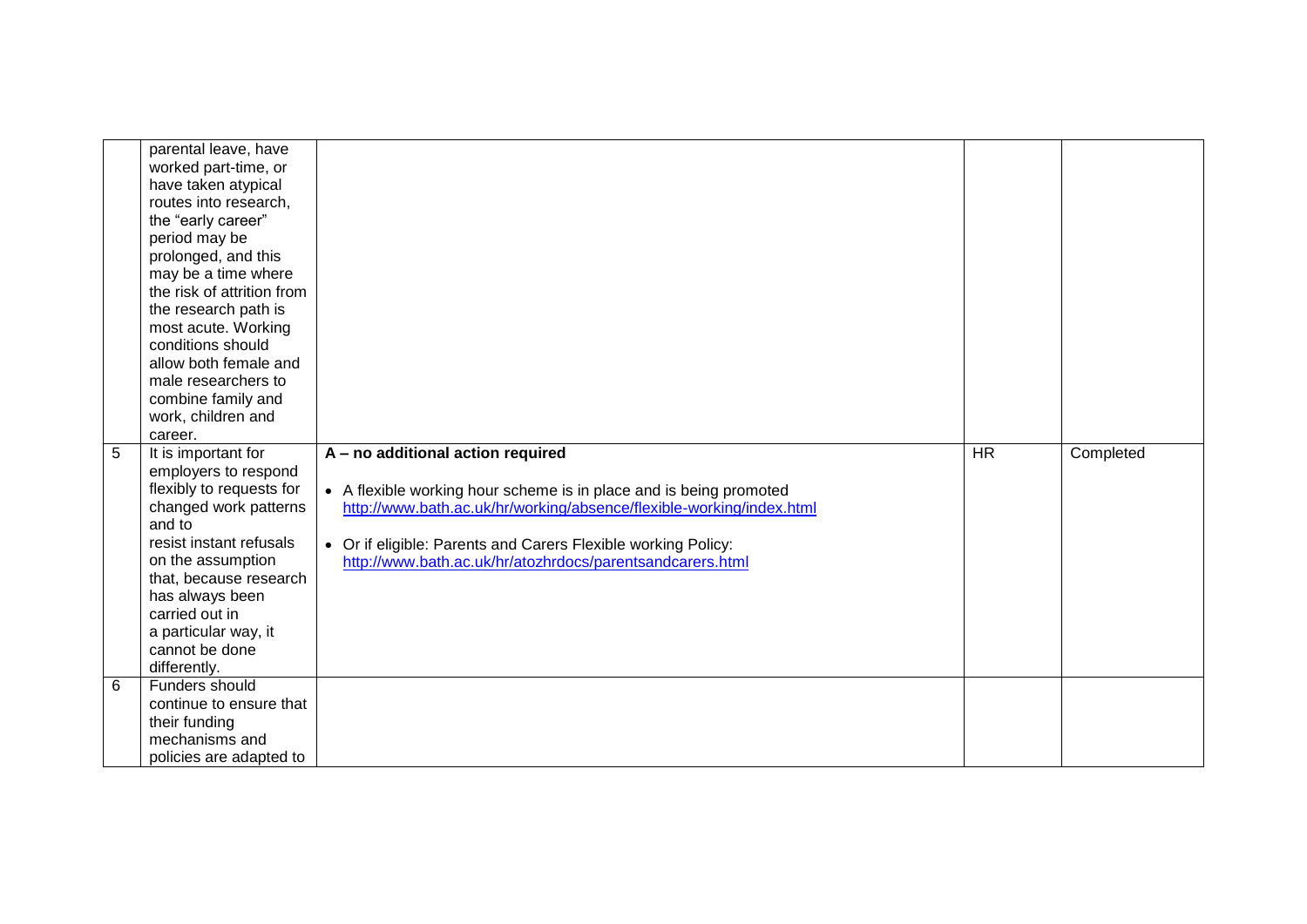|                | changing diversity and    |                                                                                              |           |           |
|----------------|---------------------------|----------------------------------------------------------------------------------------------|-----------|-----------|
|                | equality legislation and  |                                                                                              |           |           |
|                | guidance, for example     |                                                                                              |           |           |
|                | in their provision of     |                                                                                              |           |           |
|                | additional funding and    |                                                                                              |           |           |
|                | duration of grant to      |                                                                                              |           |           |
|                | cover paternity and       |                                                                                              |           |           |
|                | adoptive leave as well    |                                                                                              |           |           |
|                | as maternity leave.       |                                                                                              |           |           |
| $\overline{7}$ | Employers should aim      | A - no additional action required                                                            | <b>HR</b> | Completed |
|                | for a representative      |                                                                                              |           |           |
|                | balance of gender,        | • The University of Bath is committed to promoting diversity and equality of opportunity for |           |           |
|                | disability, ethnicity and | all staff and students. The purpose of this Scheme is to ensure that students, staff and     |           |           |
|                | age at all levels of      | visitors regardless of gender, trans1 status, race or disability are treated with equity.    |           |           |
|                | staff, including at       | Single Equality Scheme and Action Plan:                                                      |           |           |
|                | supervisory and           | http://www.bath.ac.uk/universitysecretary/equalities/policies/singleequalityscheme.pdf       |           |           |
|                | managerial level. This    | The University of Bath is committed to recruiting a high quality workforce with appropriate  |           |           |
|                | should be achieved on     | expertise and experience. Equality of opportunity is a core value of the University and      |           |           |
|                | the basis of a            | recruitment and selection procedures have been designed to provide ways to assess and        |           |           |
|                | transparent equal         | appoint the most capable and effective employees while ensuring that all individuals are     |           |           |
|                | opportunity policy at     | treated with fairness and sensitivity. It is the University's policy to recruit the most     |           |           |
|                | recruitment and at all    | appropriate person for each approved vacancy regardless of age, colour, race, ethnic         |           |           |
|                | subsequent career         | origin, family circumstances, nationality, religion, sexual orientation, marital status,     |           |           |
|                | stages. Diversity         | gender, socio-economic status or disability.                                                 |           |           |
|                | should be reflected on    | Recruitment and Selection Code of Practice:                                                  |           |           |
|                | selection and             | http://www.bath.ac.uk/hr/working/recruitment/approvaltorecruit/codeofpractice.html           |           |           |
|                | evaluation committees.    |                                                                                              |           |           |
|                | What is                   |                                                                                              |           |           |
|                | 'representative' will     |                                                                                              |           |           |
|                | vary according to the     |                                                                                              |           |           |
|                | nature of the institution |                                                                                              |           |           |
|                | and the academic          |                                                                                              |           |           |
|                | research subject, but     |                                                                                              |           |           |
|                | institutions should aim   |                                                                                              |           |           |
|                | to ensure that the        |                                                                                              |           |           |
|                | percentage of             |                                                                                              |           |           |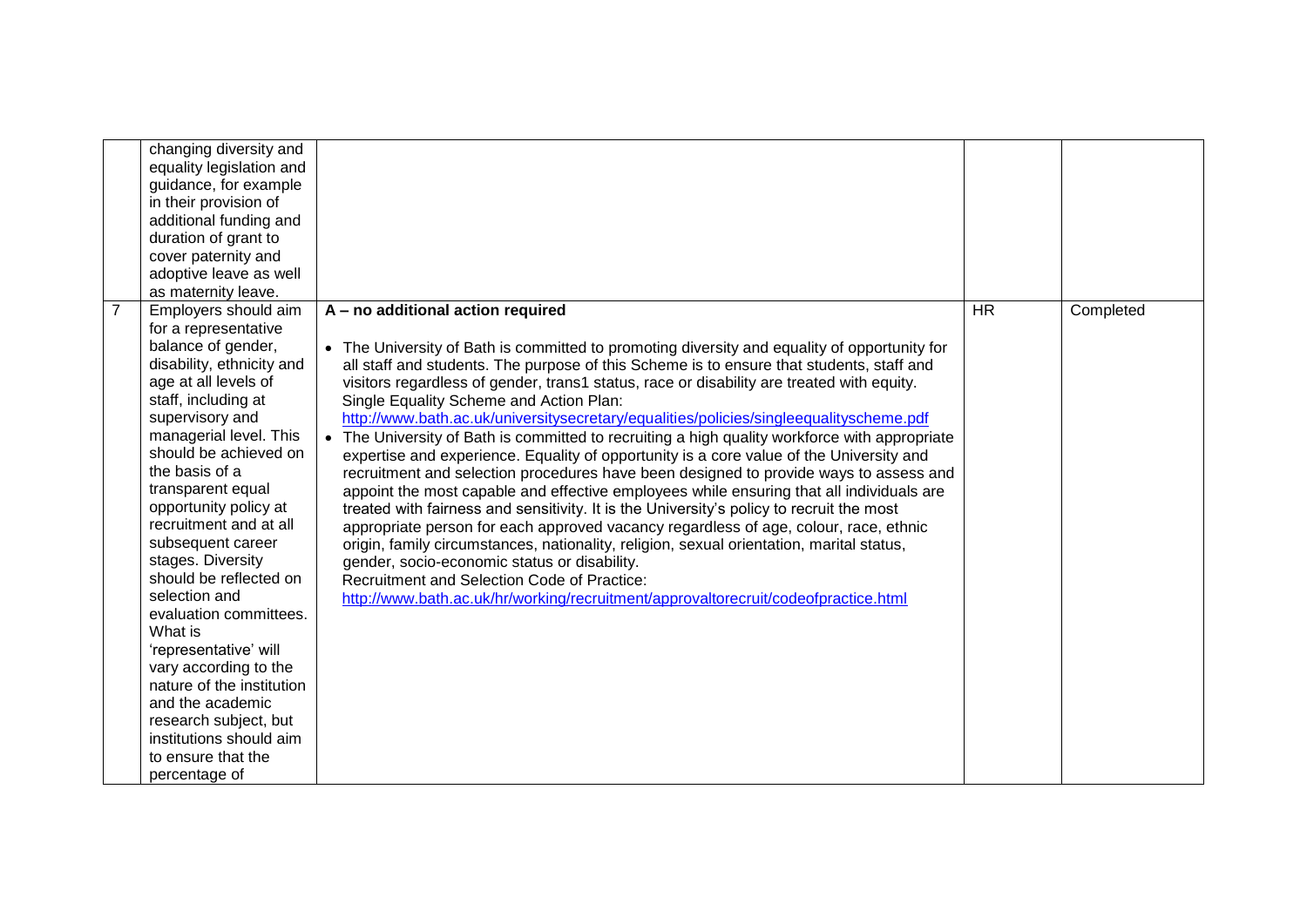|   | applicants, and<br>ultimately<br>appointments, from a<br>particular group to any<br>given level should<br>reflect the percentage<br>in the available pool at<br>the level immediately<br>below.                                                                                                                                                                                                                                                                                                                                 |                                                                                                                                                                                                                                                                                                                                                                                                                                                                                                                                                                                                                                                                                                                                                                                                                                                                                                                                                                                                                                                                                                                                                                                              |                         |           |
|---|---------------------------------------------------------------------------------------------------------------------------------------------------------------------------------------------------------------------------------------------------------------------------------------------------------------------------------------------------------------------------------------------------------------------------------------------------------------------------------------------------------------------------------|----------------------------------------------------------------------------------------------------------------------------------------------------------------------------------------------------------------------------------------------------------------------------------------------------------------------------------------------------------------------------------------------------------------------------------------------------------------------------------------------------------------------------------------------------------------------------------------------------------------------------------------------------------------------------------------------------------------------------------------------------------------------------------------------------------------------------------------------------------------------------------------------------------------------------------------------------------------------------------------------------------------------------------------------------------------------------------------------------------------------------------------------------------------------------------------------|-------------------------|-----------|
| 8 | Account should also<br>be taken of the<br>personal<br>circumstances of<br>groups of researchers.<br>Examples would<br>include researchers<br>who have<br>responsibility for young<br>children or adult<br>dependants,<br>researchers for whom<br>English is not a first<br>language, older or<br>younger researchers,<br>or researchers with<br>disabilities and long-<br>term health issues.<br>Employers and<br>funders should change<br>policies or practices<br>that directly or<br>indirectly disadvantage<br>such groups. | A - no additional action required at this time<br>Parents and carers have the right to make a request to the University to work flexibly.<br>$\bullet$<br>Whilst there is no automatic right to flexible working, the University recognizes the<br>contribution of such arrangements to the retention of skilled staff and encourages<br>managers to be as accommodating as possible to individuals wishing to vary their work<br>patterns, to give fair and thorough consideration to all requests and, where possible,<br>respond positively.<br>Parents and Carers Flexible working Policy:<br>http://www.bath.ac.uk/hr/atozhrdocs/parentsandcarers.html.<br>• Support is available for all staff who are disabled or become disabled during the course<br>of their employment: http://www.bath.ac.uk/hr/working/disabilitysupport/index.html.<br>• Advice is also available to Managers of disabled staff:<br>http://www.bath.ac.uk/universitysecretary/equalities/disability/documents/Advice to man<br>agers.pdf<br>• Free Language training is available to staff whose first language is not English:<br>http://www.bath.ac.uk/elc/courses-for-current-students/in-sessional-courses | <b>HR</b><br><b>ELC</b> | Completed |
| 9 | All managers of<br>research should                                                                                                                                                                                                                                                                                                                                                                                                                                                                                              | A - no additional action required at this time                                                                                                                                                                                                                                                                                                                                                                                                                                                                                                                                                                                                                                                                                                                                                                                                                                                                                                                                                                                                                                                                                                                                               | <b>HR</b><br><b>RDU</b> | Completed |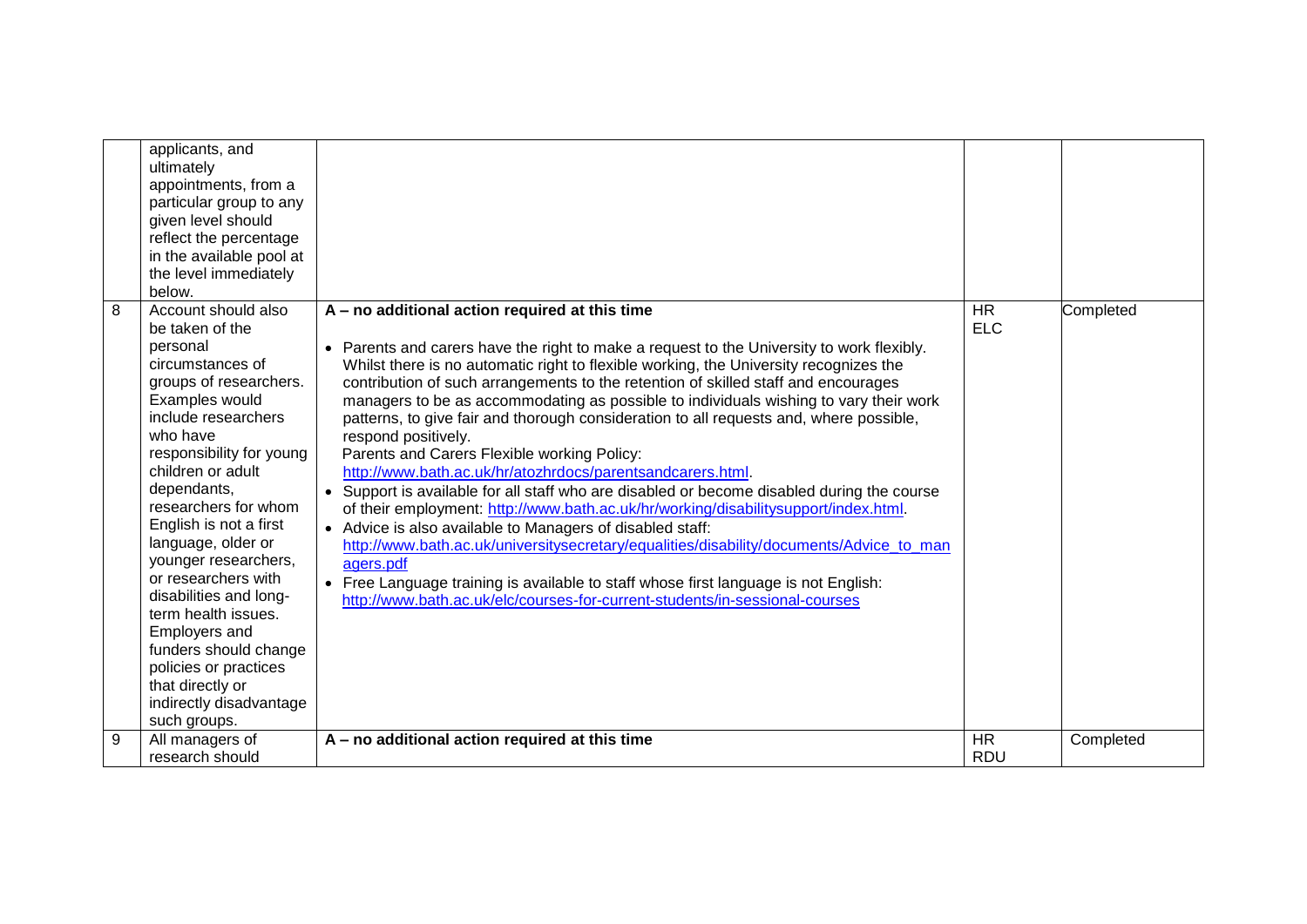| ensure that                 | Clear guidance and policies are offered in these areas via the HR web pages                   |                |                       |
|-----------------------------|-----------------------------------------------------------------------------------------------|----------------|-----------------------|
| measures exist at           | • Covered in Dignity and respect for staff and students of the University of Bath: Policy and |                |                       |
| every institution           | procedures for dealing with complaints - http://www.bath.ac.uk/hr/working/difficult-          |                |                       |
| through which               | situations/dignity-and-respect/index.html                                                     |                |                       |
| discrimination, bullying    | Guidance is given to staff at the University wide induction event for researchers by an HR    |                |                       |
| or harassment can           | Business partner.                                                                             |                |                       |
| be reported and             |                                                                                               |                |                       |
| addressed without           |                                                                                               |                |                       |
| adversely affecting the     |                                                                                               |                |                       |
| careers of innocent         |                                                                                               |                |                       |
| parties.                    |                                                                                               |                |                       |
| 10<br>Employers should also | A - no additional action required                                                             | <b>E&amp;D</b> | Completed             |
| consider participation      |                                                                                               |                |                       |
| in schemes such as          | • Support departments in their Athena Swan submissions                                        | E&D            | ongoing               |
| the Athena SWAN             | The E&D team has offers a series of workshops focused on women in academia/science            | E&D            | ongoing               |
| Charter, the Juno           | The University has been successful in renewing its Athena Swan Award                          |                |                       |
| Project and other           | (http://www.bath.ac.uk/equalities/activities/athenaswan/) and two departments                 |                |                       |
| initiatives aimed at        | (Pharmacy and Mechanical Engineering) have been successful in achieving bronze                | E&D            | <b>Completed June</b> |
| promoting diversity in      | awards with four more departments in the process of applying.                                 |                | 2015                  |
| research careers.           |                                                                                               |                |                       |
|                             | <b>Action:</b>                                                                                |                |                       |
|                             | Develop and launch mentoring scheme for all staff in Education and Research job family        | E&D            | October 2015          |
|                             | Run an event for women in STEM to celebrate female researchers as part of the                 | E&D and        | September 2017        |
|                             | Universities 50 year celebrations                                                             | academics      |                       |
|                             | University resubmission for Bronze application                                                | E&D            | April 2017            |
|                             |                                                                                               |                |                       |
|                             |                                                                                               |                |                       |

ASD: Academic Staff Development BV: Bath Ventures CAS: Careers Advisory Service Depts.: departments EC: Ethics Committee E&D: Equalities & Diversity ELC: English Language Centre HoD: Head(s) of Department